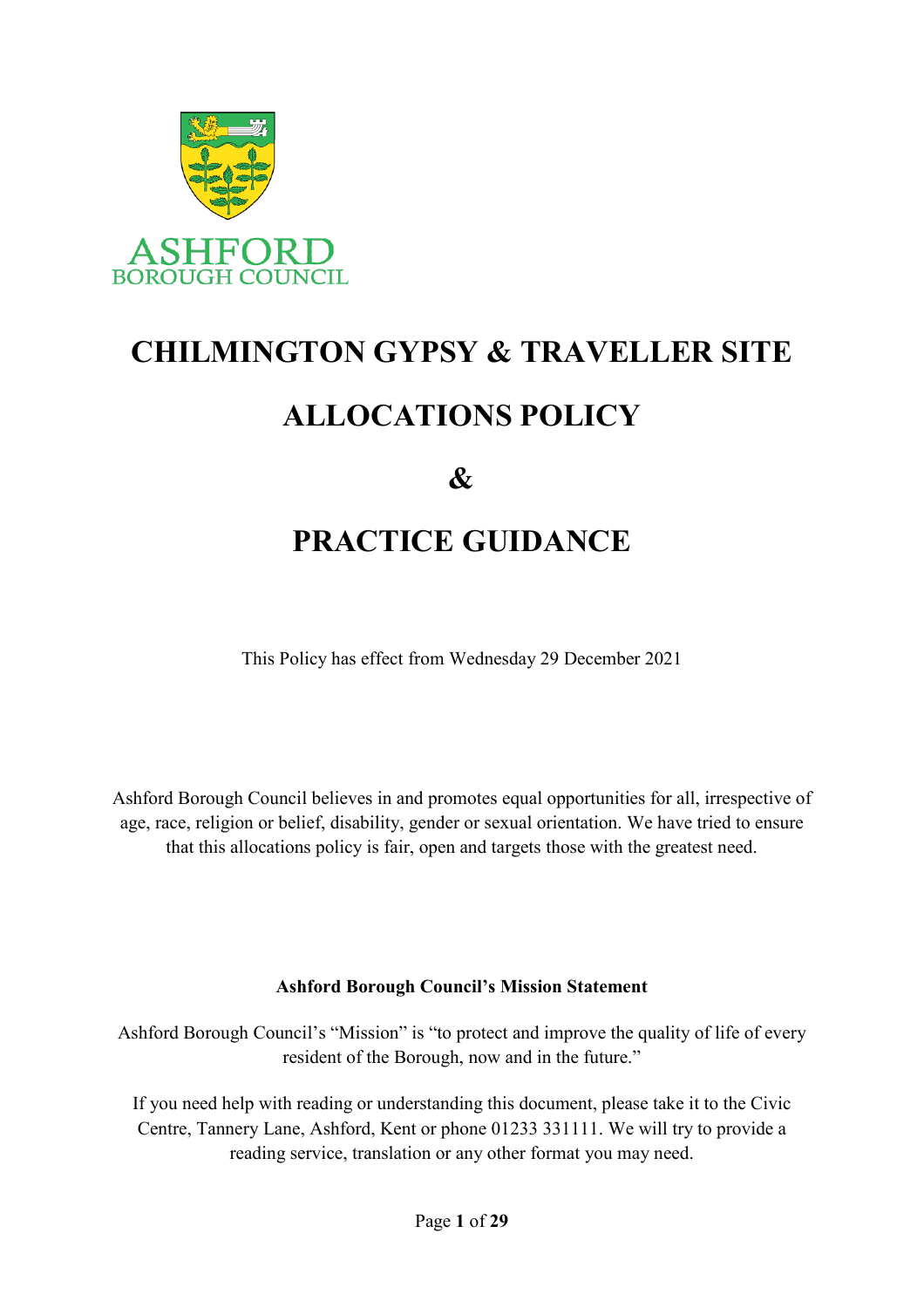# **PART 1: INTRODUCTION AND AIMS OF THIS POLICY**

#### **1. General Introduction**

- 1.1.This policy applies to the allocation of plots on the site known as the Chilmington Gypsy & Traveller Site, which is located at Chilmington Green, Chart Road, Great Chart, Ashford, Kent TN23 3DT (sometimes referred to, hereafter, as the **"Site**"). Ashford Borough Council's policy in relation to social housing generally is contained in a different policy document. In this documents applicants for a pitch on the Site are referred to as **"applicants"** and residents of the Site are referred to as **"residents"**.
- 1.2.It is the Council's aim that Chilmington Gypsy Site is a successful, well managed site which is self-financing and sustainable helping to ensure that the Gypsy and Traveller community on the site can co-exist peacefully with the surrounding population.
- 1.3.The CLG Good Practice Guide 'Gypsy and Traveller Site Management' sets out that it is more likely that Gypsy and traveller families that can settle more effectively on well managed and maintained sites that enable access to health and education services and access a better quality of life than those unable to find an authorised pitch.
- 1.4.This policy will aim to reflect best practice and to provide a practical approach to the management of the site. The policy will be applied firmly but fairly to ensure a consistent approach is followed to achieve the following outcomes for the site:

#### **Site Specific Outcomes:**

- That the Site is kept in good repair and otherwise well maintained
- $\blacksquare$  That the Site is kept clean and tidy
- That the Site is quiet and peaceful
- That residents like it at the Site
- That residents have the freedom to carry on their chosen lifestyle(s)
- That resident's and members of the local community feel at ease and are not frightened
- That resident children attend school
- That residents have access to healthcare and other essential services
- That social cohesion is maintained
- That public funds are used appropriately.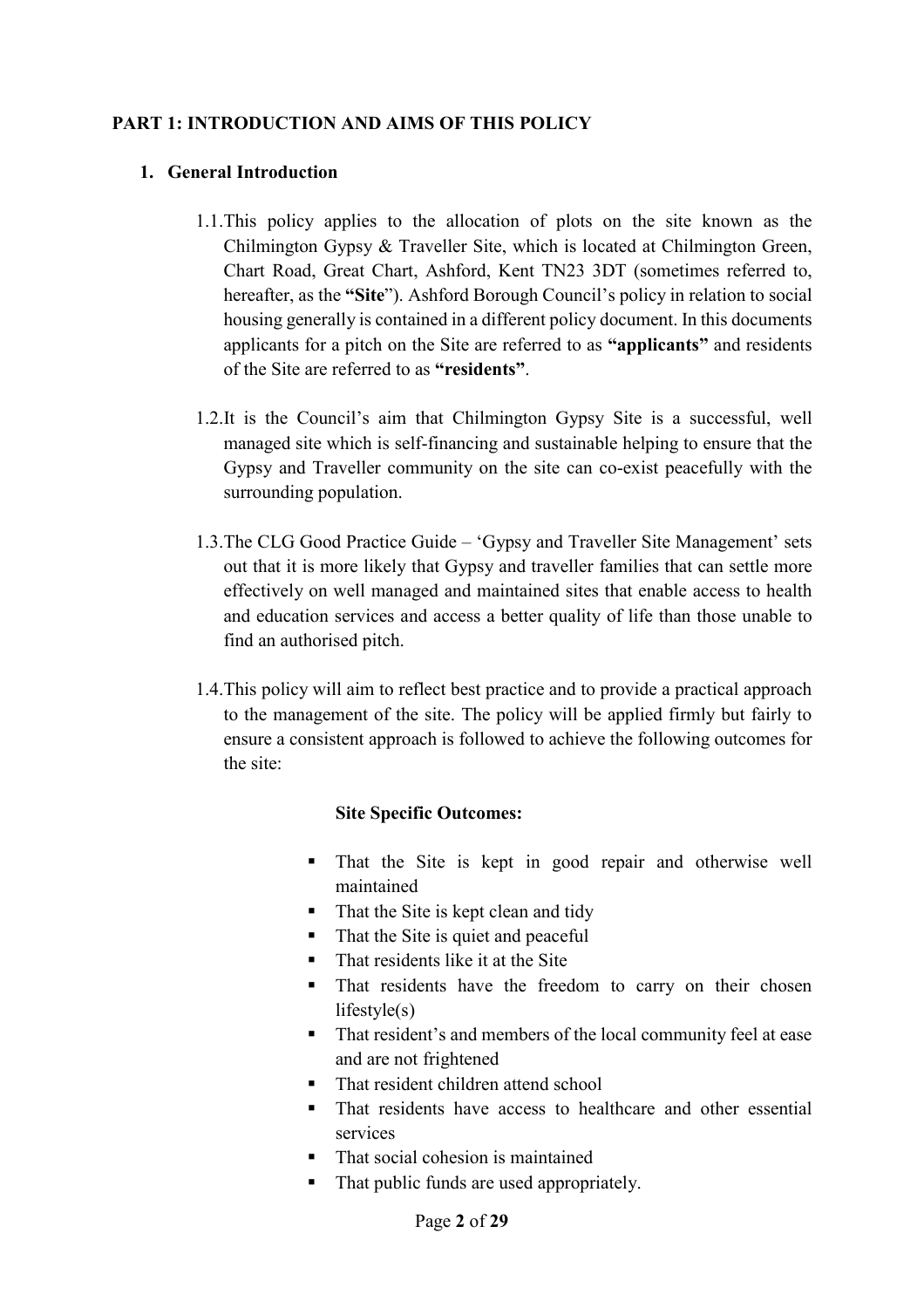**Ashford's Key Objectives for all Social Housing (as applicable to the Chilmington Gypsy & Traveller Site)**

- To be customer led
- To be clear and transparent
- To improve people's choices and housing options
- To ensure we help people most in need
- To comply with any relevant legal requirements
- To make full and effective use of all pitches
- To create and maintain a sustainable community
- To provide improved information about housing demand and need
- To be simple to understand and transparent in its rules
- To maximise the participation of all applicants, including vulnerable applicants, in the application(s) process
- To monitor the diversity of the borough and to ensure that hard to reach groups are offered the maximum opportunity to participate.
- To monitor the applicants by the different strands of diversity and ensure that no groups are inadvertently excluded
- To promote equality of opportunity in housing services

# **2. Our Aims**

- 2.1. In applying this policy Ashford Borough Council will be **FAIR** and will:
	- follow this policy.
	- **q** give prospective residents the opportunity to express their preferences about accommodation (wherever possible) if there is more than one plot available.
	- **Peromote access to all forms of affordable social housing and housing** in other sectors where it is appropriate to do so.
	- **•** promote equal opportunity of access and participation for everyone, whatever their personal circumstances.
	- not discriminate on the grounds of race, religion, sex or marital status, sexual orientation or disability.
	- provide information relating to our service, giving you the opportunity to make the best choice possible regarding accessing the Council's service(s).
	- ensure that residents feel like they have 'a stake' in where they live to assist in creating more stable, viable and inclusive communities.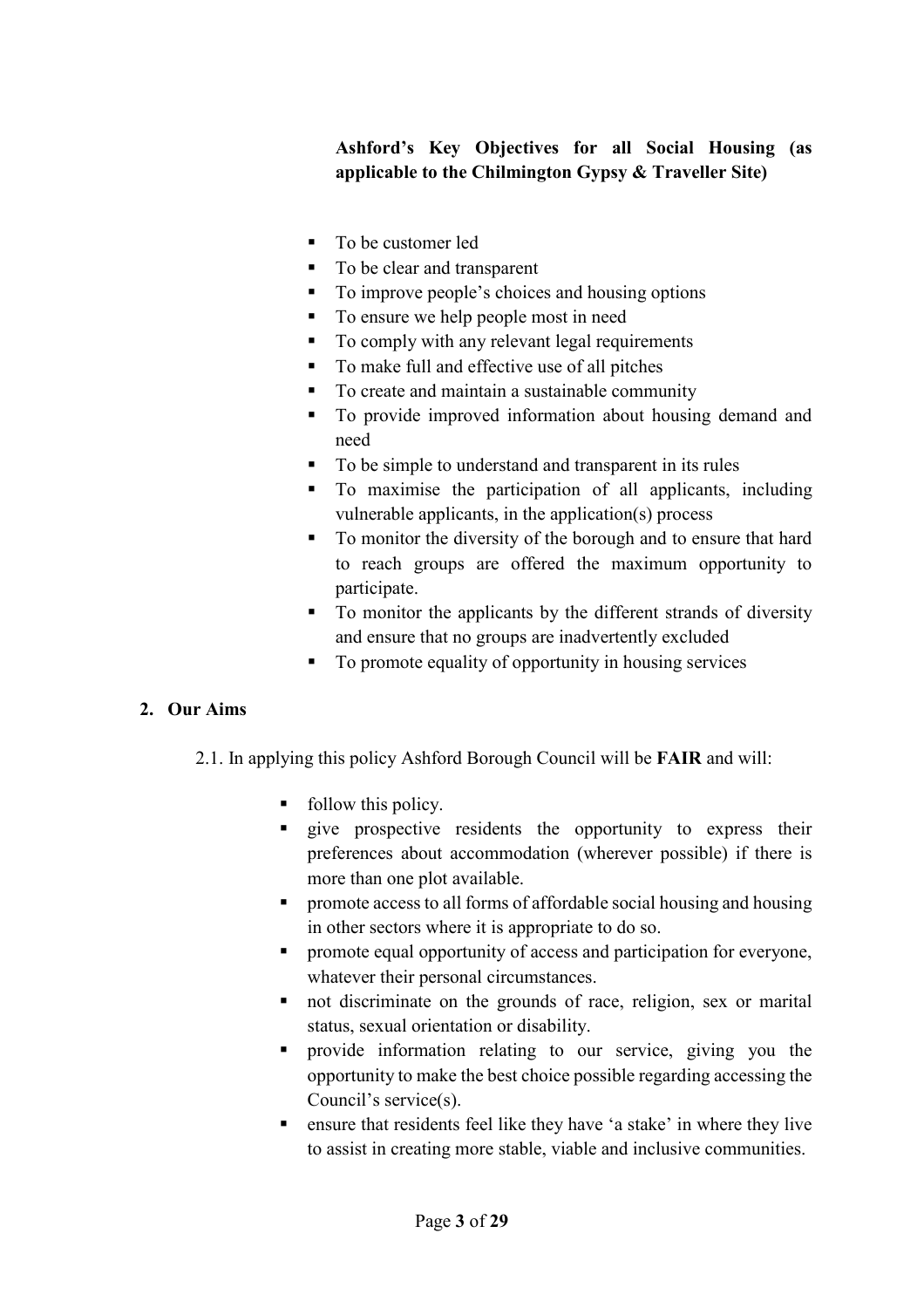- write our publications in plain English and offer translations, large print or a reading service where needed to help make an informed housing choice.
- only share the information we receive with other registered social landlords or other organisations which handle public funds or where we have an information sharing protocol such as with the police where we believe there is significant risk of harm and not with any other party and treat personal information confidentially.
- 2.2. In applying this policy Ashford Borough Council will aim for **EXCELLENCE**  and will:
	- welcome you politely be courteous and efficient.
	- **respond to the needs of our customers and our partners and ensure** the views of our customers are heard.
	- set out clear standards for services so that everyone knows what to expect.
	- **Provide residents and applicants with advice regarding access to** social or other forms of housing, both over the phone and in person.
	- direct applicants to the appropriate team or agency where specialist advice is required (for example debt advice, or welfare rights).
	- meet our legal and strategic requirements whilst considering the needs of the local community.
	- confirm any decision made in relation to an application for a site in writing.
	- commit to delivering a high-quality service.
	- reflect on the service provided and plan into the future to allow for continuous improvement (where possible).
	- **Example 1** ensure that, where discretion is used, the decision reflects policy and is consistent and transparent.
- 2.3. Applicants for plots and residents of the Chilmington site should be aware of the following **RIGHTS AND RESPONSIBILITIES**
	- Applicants have the right to appeal any decision made in relation to their application for a plot.
	- Applicants should provide full and accurate details on all forms and correspondence in relation to their application for a plot.
	- Applicants and residents should tell us immediately if their circumstances change in any way, e.g. their address, family details, details of any medical condition.
	- Applicants and residents should reply to all correspondence sent from us which requires a reply.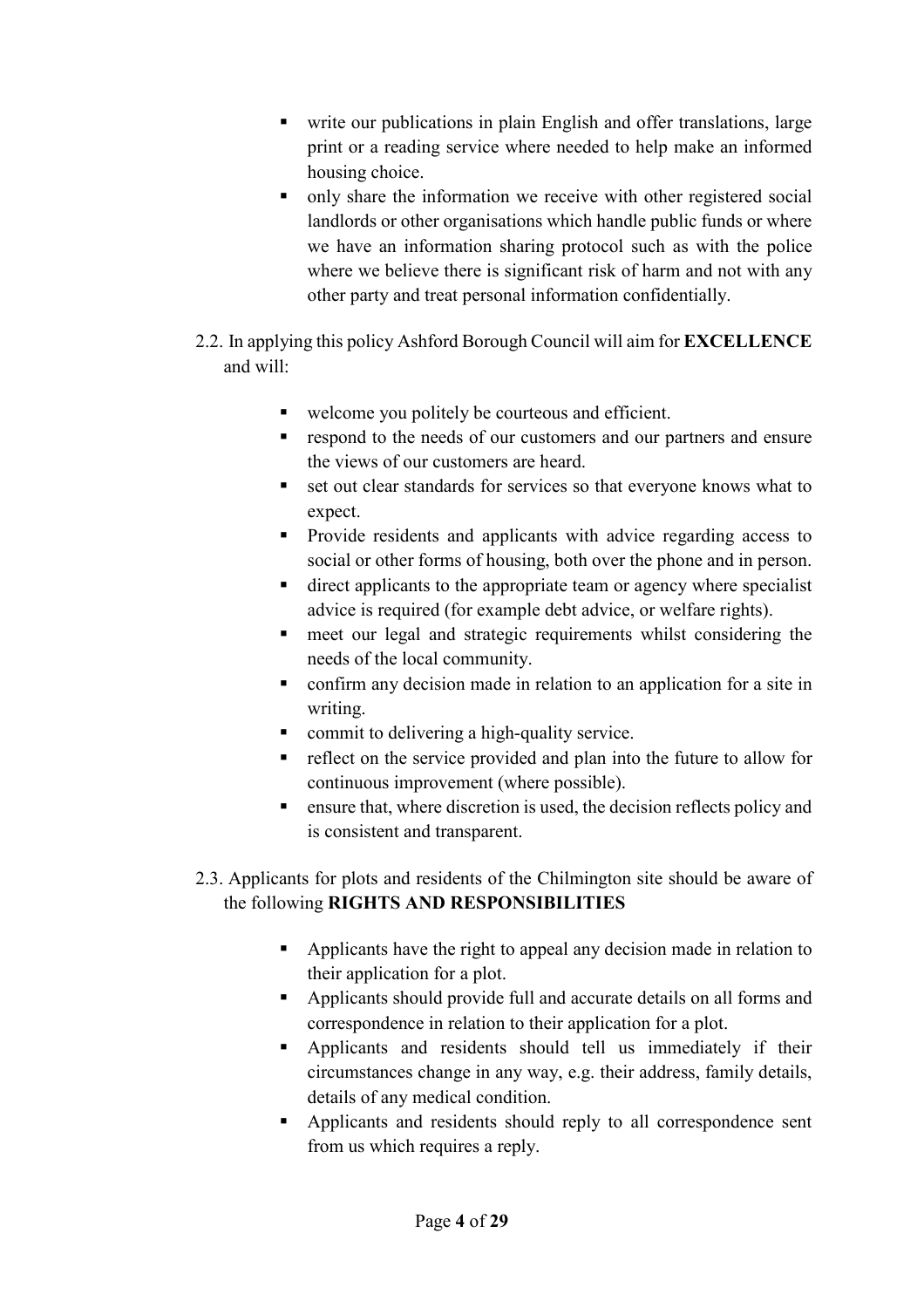- Successful applicants should always respond to the offer of a plot promptly and within any specified timescale.
- If a successful applicant refuses the offer of a plot they should always respond explaining why they are refusing the offer within the specified timescale.
- 2.4. In all the circumstances only a minority of people who would like a pitch will be able to obtain one. This is because of the significant gap between supply and demand. Ashford Borough Council will work with applicants to identify alternative sources of accommodation where appropriate, whilst understanding that members of the gypsy and traveller communities have particular needs and requirements. There is, however, no guarantee that any applicant will be able to obtain any type of accommodation given the growing gap between the supply and demand of social housing generally in the borough.

#### **PART 2: THE SITE**

#### **3. Site Description**

- 3.1.The site currently contains 16 plots (though this may be changed up or down in the future) for caravans or trailers. There is a main access road and a sub road. A plan of the site is attached at Appendix One (at the end of this policy).
- 3.2. Each plot has an area of hard-standing and a utility block which provides a toilet, shower, sink, running water, space for a washing machine and provision of an electricity supply. The plots provided are of varying size depending on their location on the site.
- 3.3. In the following paragraphs (within Part 2 of this Policy) the structure and management of the Site is set out to enable readers to understand how the site is run and what they might expect if they successfully apply for a plot. The below information is a summary only and (1) does not detail all the terms of an individuals' licence agreement, (2) does not override or supersede the obligations within an individual's licence agreement and (3) does not detail all the actions taken by Ashford Borough Council to run and maintain the Site.

#### **4. Residency**

- 4.1.Successful applicants will be told which plot they are being offered and they will have the opportunity to accept or reject the same.
- 4.2. Residents will occupy their allocated plot under a licence agreement which the Mobile Homes Act 1983 will apply to. The licence will contain conditions and terms which will include (but shall not be limited to):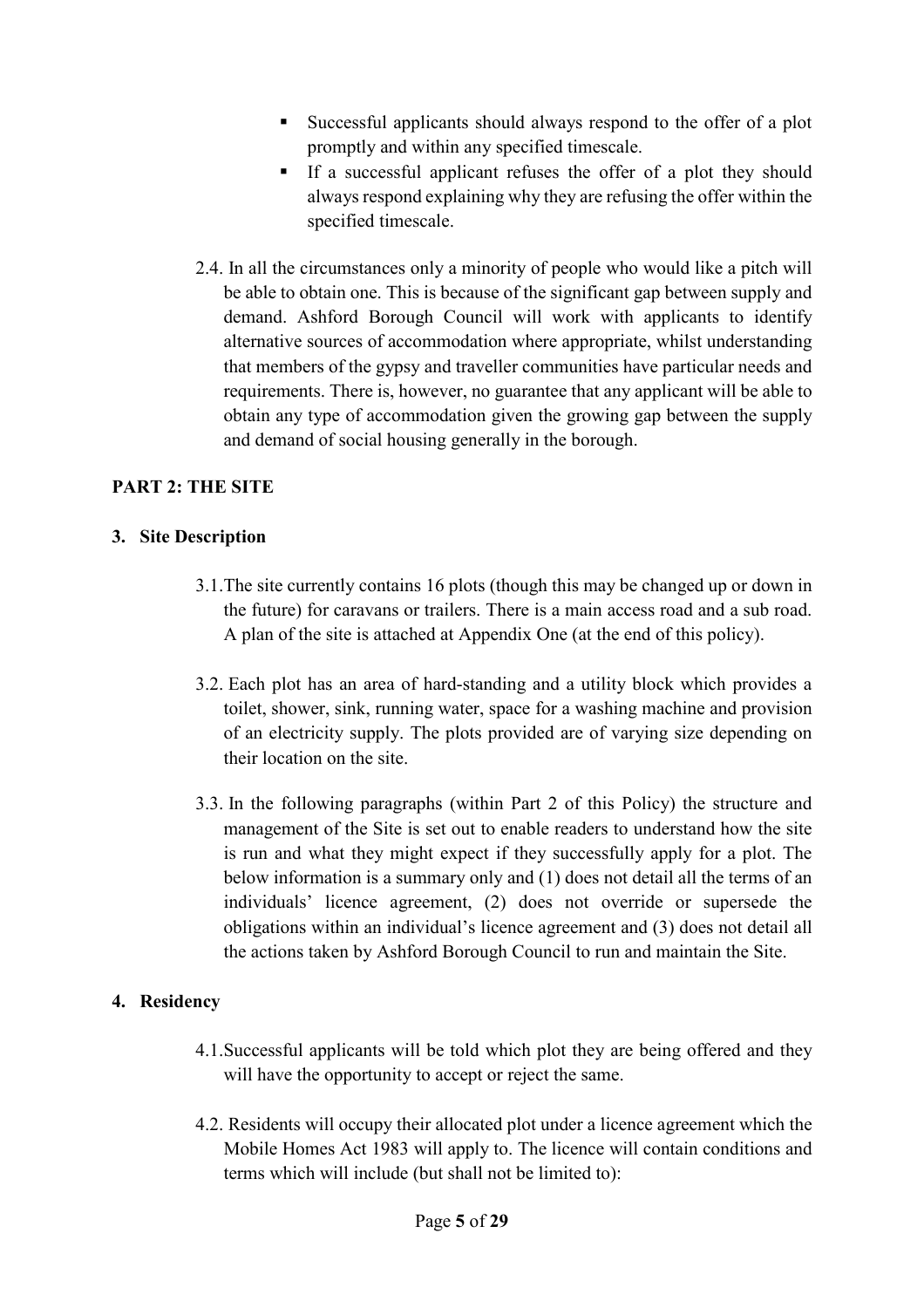- 4.2.1. Certain applicable terms set out in Part 1 of Schedule 1 to the Mobile Homes Act 1983
- 4.2.2. The details of the resident's obligations and the agreement between Ashford Borough Council and the resident regarding their occupation of the relevant plot
- 4.3. Successful applicants should carefully consider the terms of the licence agreement before agreeing to the same.
- 4.4. The licence will include a rent charge and a service charge which will both be due on a weekly basis for 52 weeks in every year. The rent and service charge(s) will increase in line with the Consumer Price Index (CPI) every year. The starting rent and service charge for any successful applicant or new resident will be set out in their individual licence agreement.
- 4.5. Each individual licence agreement will identify the area of the relevant plot. Ashford Borough Council will provide fencing to clearly mark divisions between each plot so far as it is reasonable and practicable to do so. Ashford Borough Council will not maintain or replacing any fencing that is damaged or removed by residents or their visitors or as a result of criminal activity by any person.
- 4.6.Residents will be required to pay their own utility costs (for example water rates and electricity supply costs). Electricity costs are covered by residents directly by the purchase of electricity cards (a system that will be explained to any resident or successful applicant on request). Ashford Borough Council may, if it is reasonable and practicable to do so, install a 'smart meter' system on the Site in the future.
- 4.7. Residents will have to pay water costs which relate to the supply of fresh water and for sewerage charges. Ashford Borough Council will divide the water and sewerage costs for the whole site equally between the 16 plots. This will be a separate charge that will become due periodically. Ashford Borough Council may, if it is reasonable and practicable to do so, install individual water metres for each plot in the future so that residents are only charged for the water that they use or cause to be used.
- 4.8. Residents will receive quarterly statements detailing all of their accounts and balances in relation to their plot.
- 4.9. Residents may be required to pay other periodical or one off charges or bills as set out in their individual licence agreements.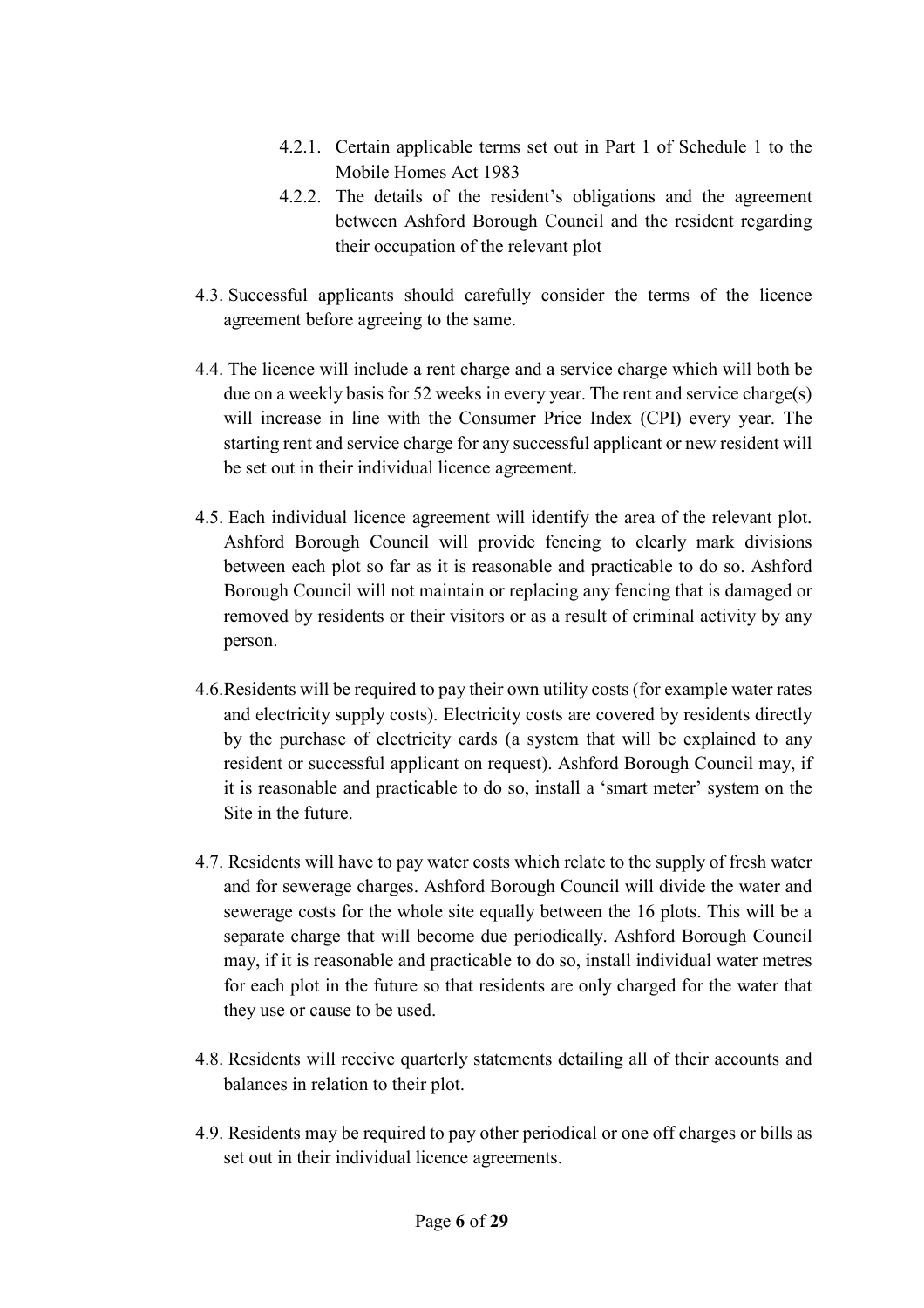4.10.Residents will receive reasonable advance notification of any increases in rent, bills or other charges.

# **5. Management of the Site**

- 5.1. The site is managed directly by Ashford Borough Council's Communities and Housing Department. The Housing Operations Manager (Housing Options) is responsible for the management of the site. There is a Housing/Management Officer who directly oversees and supervises the management of the site and who attends the site at least once a week to ensure that communications are maintained with residents and that the site is monitored regularly.
- 5.2.The overall aim of the site management process is to ensure that a decent and safe environment is provided and that the licence conditions are adhered to.
- 5.3.The core role for staff managing the site includes:

Site Inspection(s)

- They examine the site at least once a week and record and address any issues identified
- They ensure residents are complying with the terms of their licence conditions
- They report back any issues which require further attention such as maintenance of the site or repairs or other operations to ensure the proper management of the site.
- They talk with residents about the site; make themselves available and encourage participation in consultation(s)
- They act on resident feedback and report progress back to residents.

Health and Safety

- **•** Arrange for repairs and rectify problems
- Conduct regular electrical testing of utility blocks
- $\blacksquare$  Undertake fire safety review(s)
- **Ensure appropriate health and safety risk assessments are in place** and complied with
- Liaise with Health Services, Education, the Police, Kent Fire and Rescue Service, Environment Agency and any other further relevant bodies.
- Ensure that there is a Health and Safety risk assessment in place for staff attending the site and that any special events are planned well and are separately risk assessed.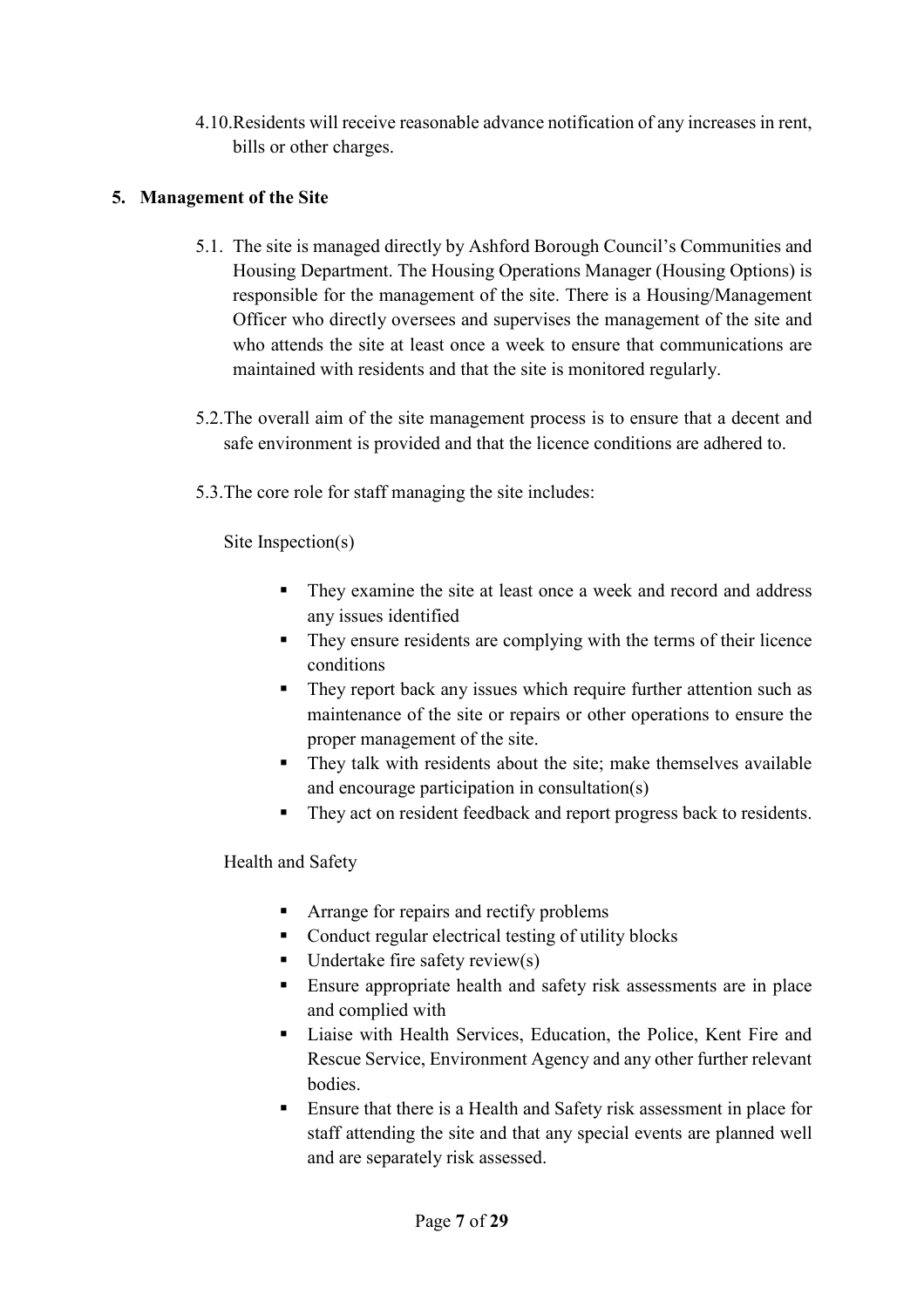Site Maintenance and Repair

- Report repairs that are required and ensure that the work is completed
- Liaise with contractors on the site
- **Provide feedback on the quality of work undertaken**
- $\blacksquare$  Inform residents of impending works

#### Finance

- Ensure that records are kept up to date and that income is maximised
- Where cash is taken on site for arrears or water charges contributions or for electricity issue receipts and maintain accurate records.

#### New Arrivals / Departures

- Ensure application processes are maintained for those interested in vacant plots, including completion of all the necessary information on the application form and relevant associated enquiries to verify an applicant's status
- Welcome new residents and provide an explanation of the licence conditions, methods for contacting the Council, reporting a repair, arrangements for utilities etc.
- Provide signposting relevant to the residents needs
- For departures provide a statement of any balances still owing and explain arrangements for repayment, take a forwarding address and contact details
- Ensure that after a resident has left that the plot has been left in good order and that the keys to the utility block have been returned and if necessary that the block is secured

# **6. Enforcement of Licence Conditions**

- 6.1.The resident will be made aware of the licence conditions at the time they sign the licence agreement.
- 6.2.The Housing/Management Officer will monitor the site for evidence of noncompliance with the licence conditions. Should this arise the Housing/Management Officer will contact the resident and in the first instance attempt to secure compliance by negotiation / through an agreement. In the event of further non-compliance, the Housing/Management Officer will escalate the matter within the Council which may result in formal enforcement steps up to an including the service of a notice to quit. It is important to note that full and accurate records will be maintained of any discussions held with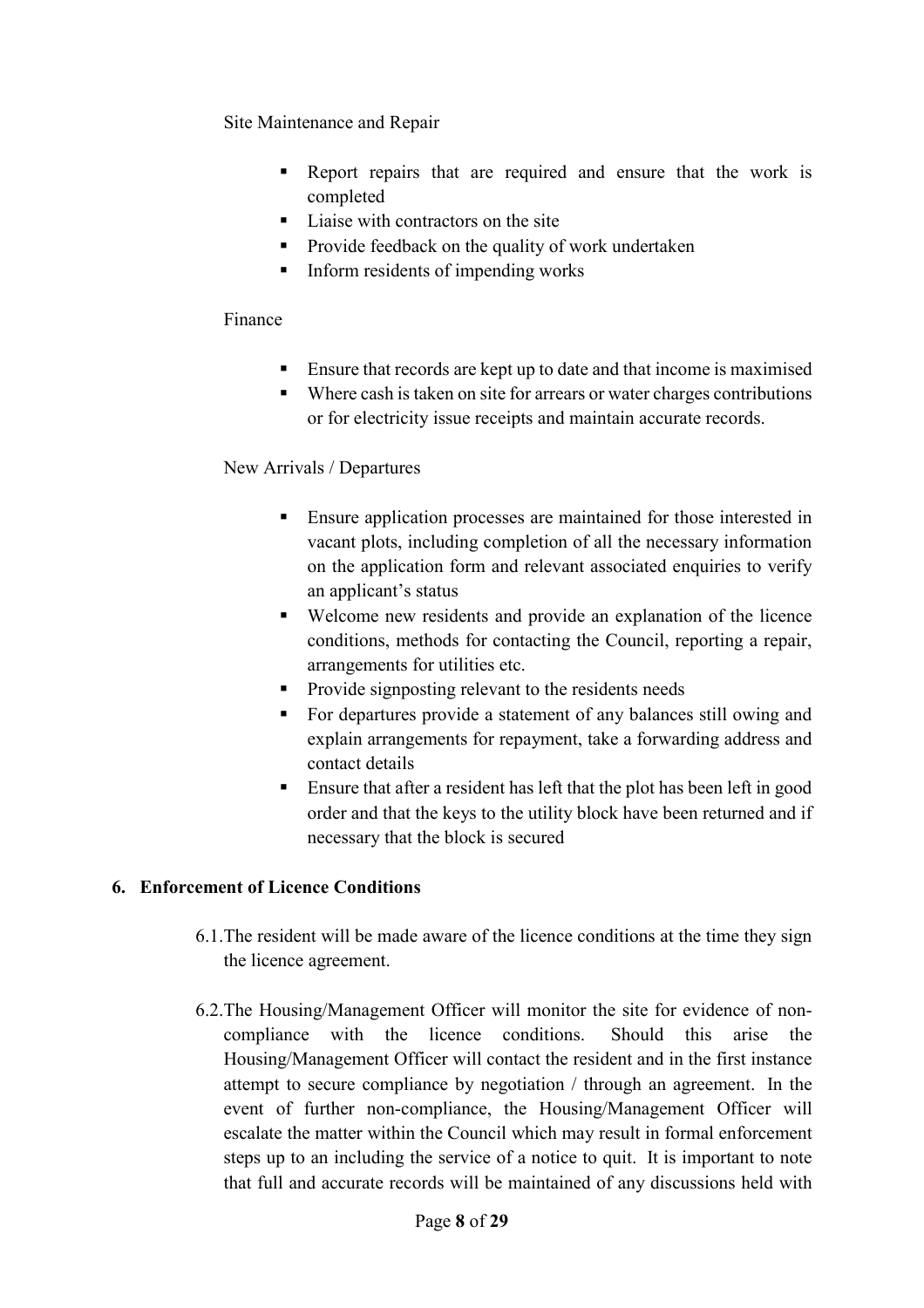any resident(s) together with copies of any written correspondence issued or received about any alleged non-compliance.

# **7. Control of Rent, Service Charge and Other Payments**

- 7.1.New residents will be asked to sign up where possible using 'the Housing Portal' so that they can make an online application for housing benefit (HB) if they are eligible.
- 7.2.All residents will be informed at the time of signing their licence agreement(s) about their rent and service charge liabilities and will be reminded that it is their responsibility to ensure that their rent and charges are paid. Residents will be reminded of their rent and service charge liability quarterly as statements are sent out to all residents.
- 7.3.Residents who have to pay all or some of their rent as they are not eligible for full Housing Benefit/Universal Credit will be issued with a payment card to enable them to do so.
- 7.4.A Housing/Management Officer will ensure that the Chilmington current rent and service charge accounts are reviewed on a fortnightly basis. This check will include checking if benefit has been awarded and is in payment and if not whether the appropriate rent or service charge payment has been paid.
- 7.5.The process for pursing residents for arrears of rent or service charges will be broadly the same as the procedures for dealing with arrears in the Council's social housing stock. Before pursuing court action the officers will ensure that they have exhausted all possible avenues to highlight the potential risks for residents if they fail to pay their rent or service charge. The detailed procedures for dealing with rent and service charge arrears cover this in detail (and are available from Ashford Borough Council on request).
- 7.6.Where a resident has other debts related to their occupation of the site these will be set up as sub accounts on the housing management computer systems. A Housing/Management Officer will be responsible for checking that there is an agreement in place to reduce any debts.
- 7.7.Officers will seek agreement on the level of contributions and will ensure that communication regarding debts on sub accounts is maintained and that the resident is sent regular statements showing the level of debt remaining.
- 7.8.Enforcement action Ashford Borough Council may take in relation to an outstanding debt may include a county court claim for a money judgment.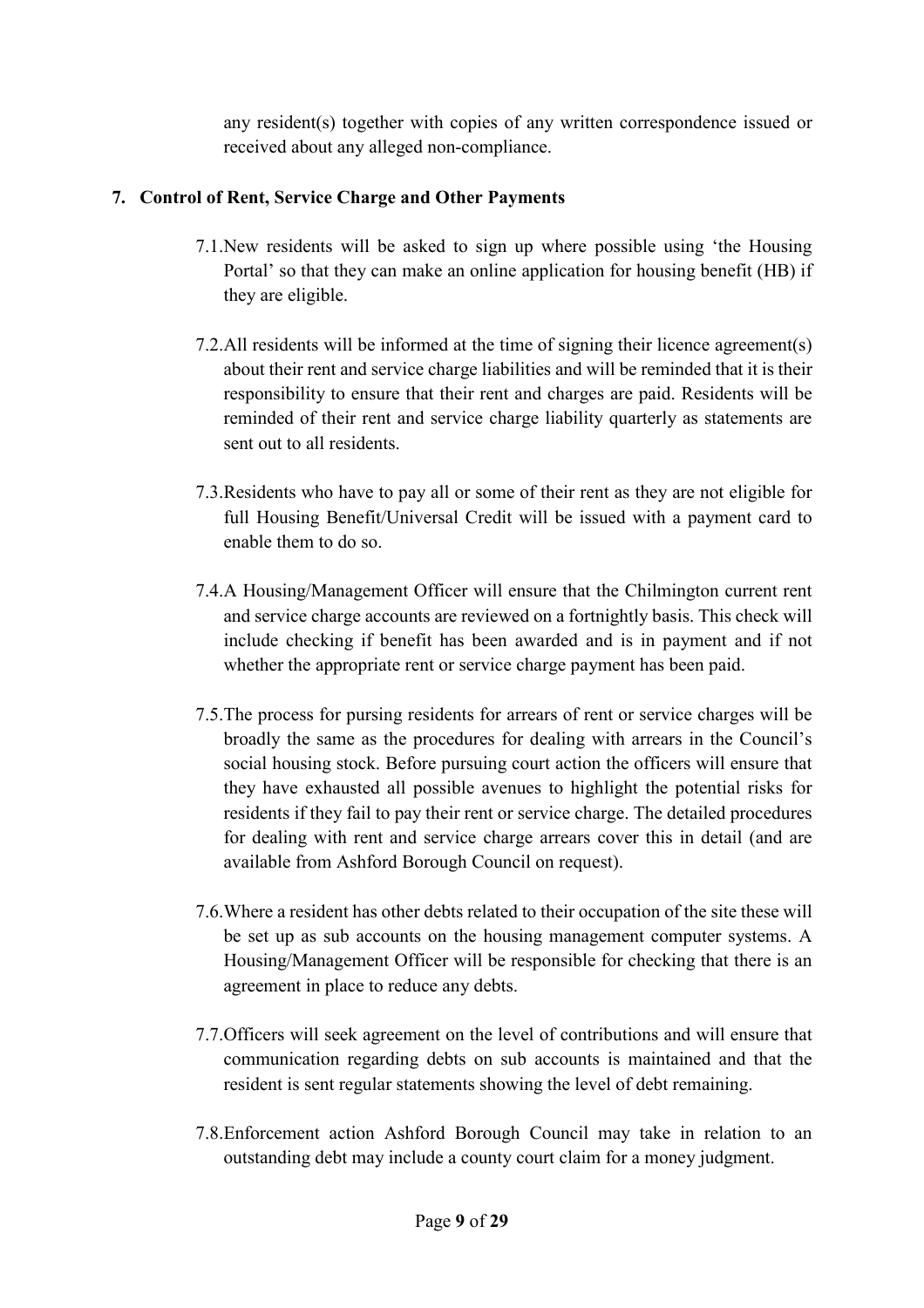- 7.9.The Council reserves the right to add a debt as another account to be paid via the smart meter once installed. This would spread the debt over a reasonable period so that the resident can pay as they go alongside other costs such as electricity costs. This facility is more likely to be utilised for ongoing debts such as ongoing water charges where the resident is failing to engage or where the resident selects an option to pay in this way.
- **8.** Anti-Social Behaviour
	- 8.1.The Council's Housing Services teams have an anti-social behaviour strategy which sets out Ashford Borough Council's approach to create sustainable communities and to ensure that the Site is a pleasant and desirable place to live.
	- 8.2.Examples of Anti-Social Behaviour may include (but is not limited to):
		- Vandalism
		- Rubbish dumping
		- Not controlling animals
		- Noise nuisance
		- Violence or threats of violence to staff or other residents
		- Interference with contractors carrying out work on the site
		- **Trespass**
		- Inadequate supervision of children either living on the site or visiting the site
	- 8.3.Ashford Borough Council recognises that areas like the Chilmington site can become stigmatised by the local community. To combat this Ashford Borough Council implements an effective management and support plan so that residents can enjoy where they live and feel safe.
	- 8.4.In view of this the Council will take steps to prevent anti-social behaviour wherever possible and ensure that it is firmly challenged if it does occur. We will work with partners at the Community Safety Unit and with other departments within the Council to try to resolve anti-social behaviour when it arises.
	- 8.5.Whilst we will investigate every reasonable complaint of anti-social behaviour and we will use the practices set out in the anti-social behaviour strategy to try to ensure a resolution, we will try to encourage residents to resolve any disputes themselves. Where there are more serious cases of harassment involving threats of violence, actual violence or abusive behaviour we will work closely with the police and other agencies together with our residents to attempt to resolve the issues but where this is not possible we will take enforcement action.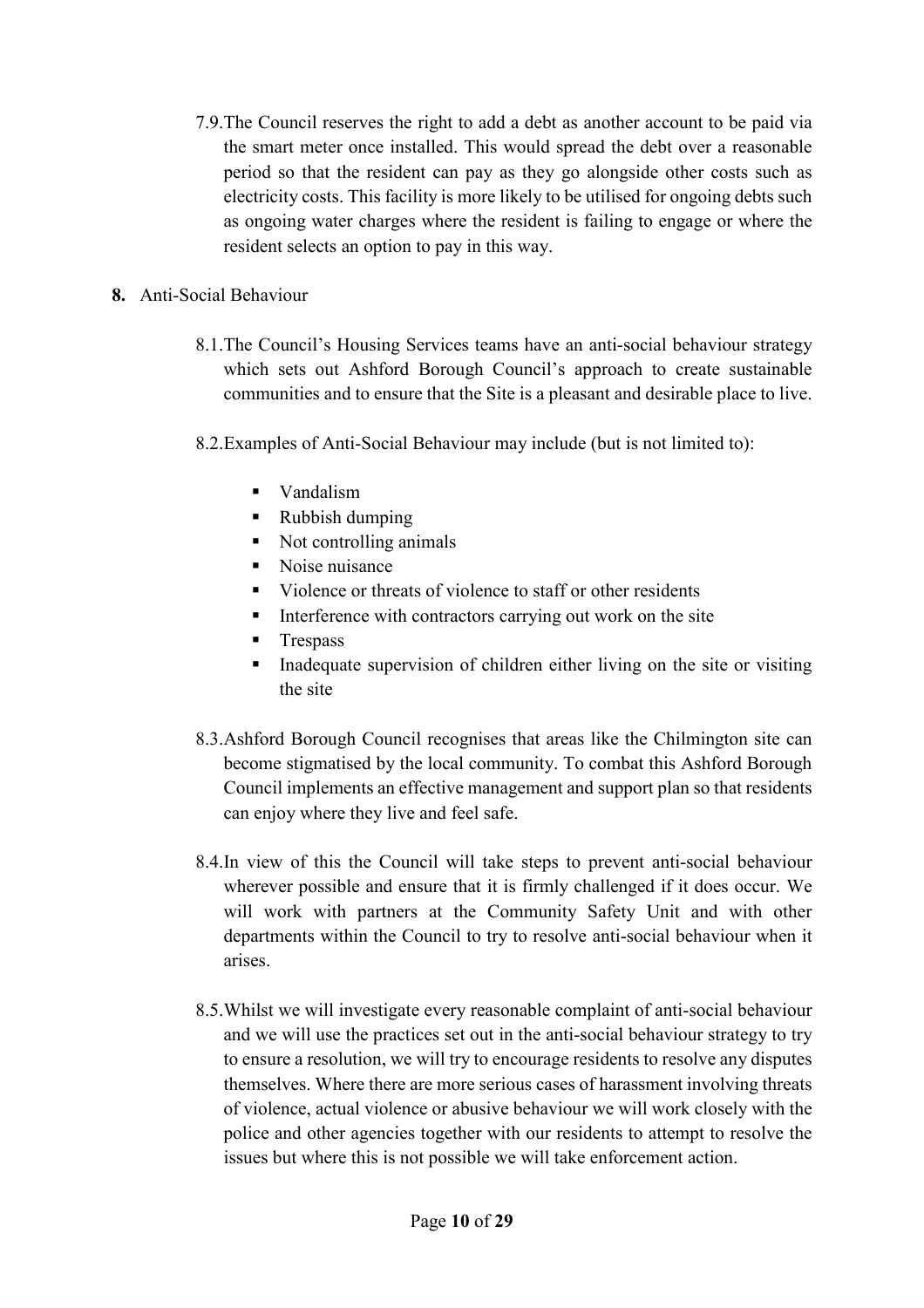- 8.6.Where necessary we will consider taking more formal action involving all relevant partners including the Police, Kent Fire and Rescue Service and Social Services.
- 8.7.It is the Council's overall aim to work with residents wherever possible to reduce problems and modify anti-social behaviour to improve the quality of life for everyone. We intend to be fair and reasonable with all concerned.

# **9. Repairs, Required Works and Charges**

- 9.1.As with other forms of social housing it is important that the Site is maintained in a state of good repair and is a safe and pleasant to live.
- 9.2.If anyone is found causing damage to the site or undertaking unauthorised works they will be liable for any subsequent costs incurred by the Council to rectify and/or reverse those unauthorised works.
- 9.3.Residents will be responsible for keeping their caravan in a sound state of repair and for maintaining the outside of the caravan and the pitch (including the fences and amenity block that belong to it) in a clean and tidy condition.
- 9.4.The Council will be responsible for the base upon which the home is situated, maintaining any utilities supplied and maintaining the utility blocks save for any wilful damage.
- 9.5.The Council has set out its approach to repairs for all social tenants in a repairs handbook which sets out what tenants can expect from the repairs service (which is available upon request).

# **10. Short Term Absence from the Site**

- 10.1. When a resident wishes to be temporarily absent from the site, the Council will normally agree to keep a pitch open for a period of up to eight weeks. However, the Housing/Management Officer will expect to receive prior notification from the resident of his/her intention to vacate the site temporarily and his/her contact details during the period of absence.
- 10.2. The rent and relevant service charges will continue to apply during the period of absence and if the resident fails to pay these charges then the council will reserve the right to end the licence agreement and re-allocate the pitch to another applicant.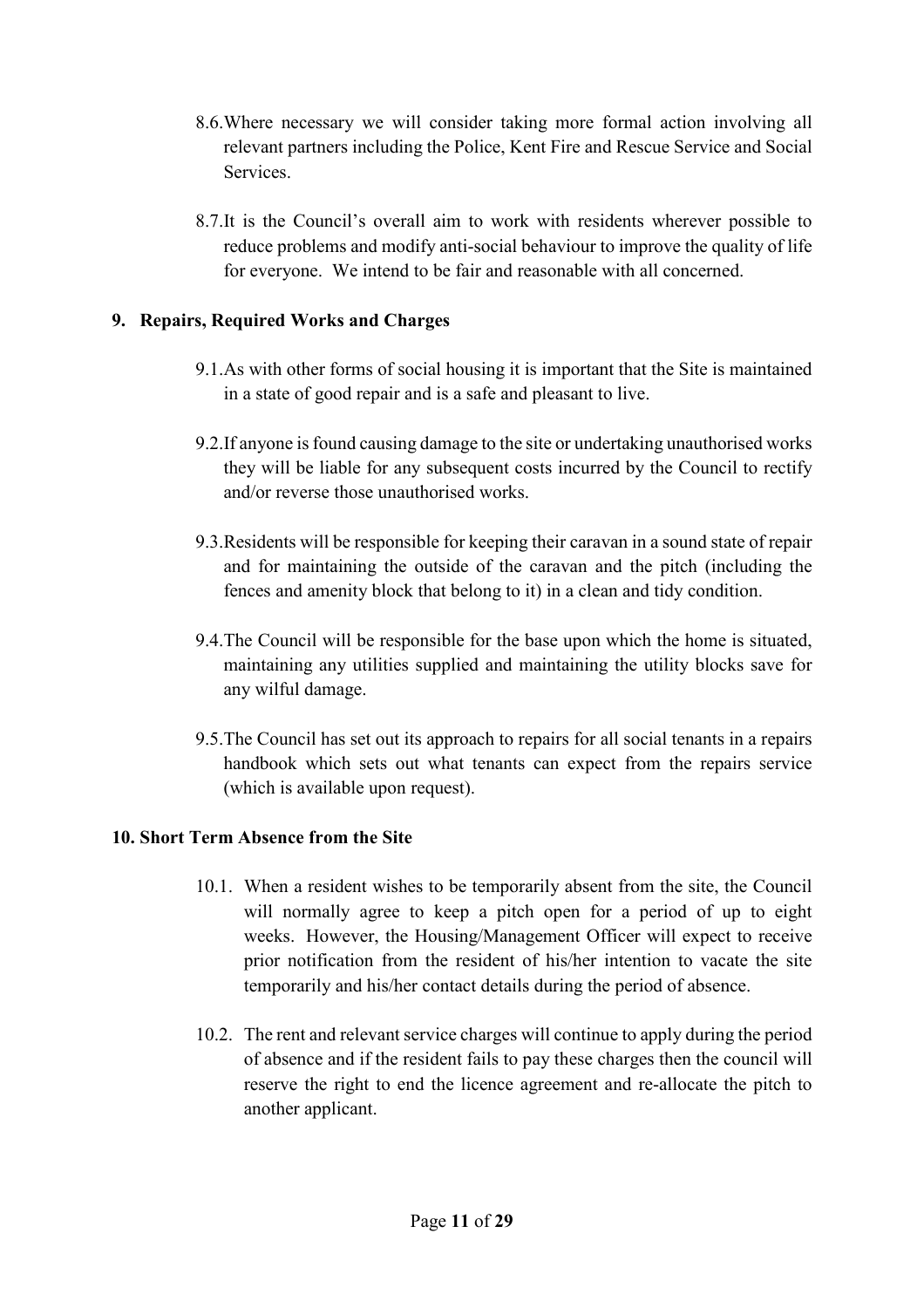10.3. Failure of the resident to provide the Council with prior notice of their intention to travel may result in action to terminate their licence agreement.

#### **PART 3: THIS POLICY**

#### **11. Review(s) of this Policy**

- 11.1. This policy has been implemented following a review by external legal counsel and Ashford Borough Council's internal legal department to ensure that it complies with the relevant law.
- 11.2. This policy will be regularly reviewed by Ashford Borough Council to ensure that it continues to comply with the relevant law and that it is supporting and meeting Ashford Borough Council's objectives. The policy may, therefore, be updated, changed or amended in the future. Any updated or amended policy will be clearly published online and be made available at Ashford Borough Council's offices.
- 11.3. This policy will be periodically reviewed by a panel or committee convened for that purpose (either on its own or as part of a review of other policies). Any such review will be open to anyone who has an interest in the policy or the Site.

# **12. Queries about this Policy**

12.1. Ashford Borough Council should be contacted with any query about this policy at Civic Centre, Tannery Lane, Ashford, Kent or by phone on 01233 331111.

# **PART 4: THE SUPPLY AND DEMAND FOR PLOTS**

#### **13. Supply**

- 13.1. The 16 plots on the Site constitute the only supply of gypsy & traveller plots in the borough provided or managed by Ashford Borough Council.
- 13.2. Part 6 of Ashford Borough Council's separate Housing Letting Policy sets out information relating to the supply of other social housing in the borough.

#### **14. Demand**

14.1. Ashford Borough Council maintains a separate housing list for the Site which, as at 29 December 2021, had **20** applicants on it. Many of those applicants are high need or suffering from disabilities.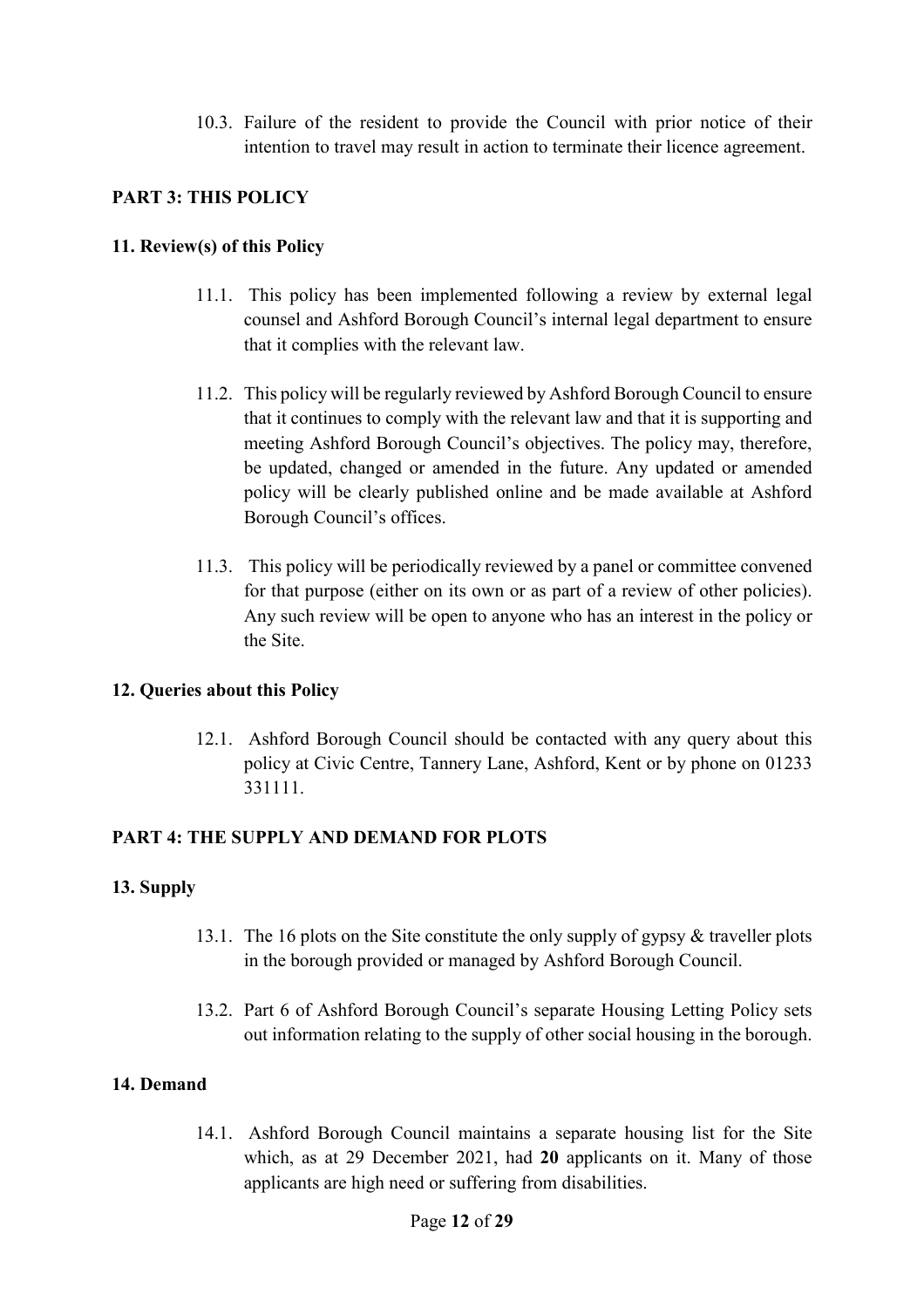- 14.2. In 2021 Ashford Borough Council received **4** applications for a plot at the Site.
- 14.3. The demand for plots currently exceeds the supply available by a significant margin and demand is likely to increase in the future.
- 14.4. Part 6 of Ashford Borough Council's separate Housing Letting Policy sets out information relating to the demand of other social housing in the borough.

#### **PART 5: APPLYING FOR A PLOT**

#### **15. The Application**

- 15.1. To apply for a plot on the Site you must complete an application form. The application form can be completed online at [https://www.ashford.gov.uk/housing/advice-for-gypsies-and](https://www.ashford.gov.uk/housing/advice-for-gypsies-and-travellers/application-for-a-plot-at-chilmington-gypsy-and-traveller-site/)[travellers/application-for-a-plot-at-chilmington-gypsy-and-traveller-site/.](https://www.ashford.gov.uk/housing/advice-for-gypsies-and-travellers/application-for-a-plot-at-chilmington-gypsy-and-traveller-site/)
- 15.2. Paper forms are no longer in use. If you require assistance, please contact the customer services team on 01233 331111.
- 15.3. If an applicant does not have their own computer there are facilities at the Civic Centre and at libraries in the borough.
- 15.4. Applicants will need to provide proof of identity with their application and their national insurance number.
- 15.5. Ashford Borough Council may ask questions upon receipt of an application to clarify the applicant's level of need. An applicant will need to answer these questions promptly. Further information may be requested including:
	- 15.5.1. Medical information
	- 15.5.2. A birth certificate or similar identifying documents
	- 15.5.3. Documents relating to their employment or work
	- 15.5.4. Written confirmation of circumstances

If it is requested, such information should be provided promptly.

15.6. Ashford Borough Council may perform a credit check on any applicant to establish whether information given is correct or where Ashford Borough Council requires verification of a situation. Approval for such a check is required by a Senior Manager and only an officer holding the licence will be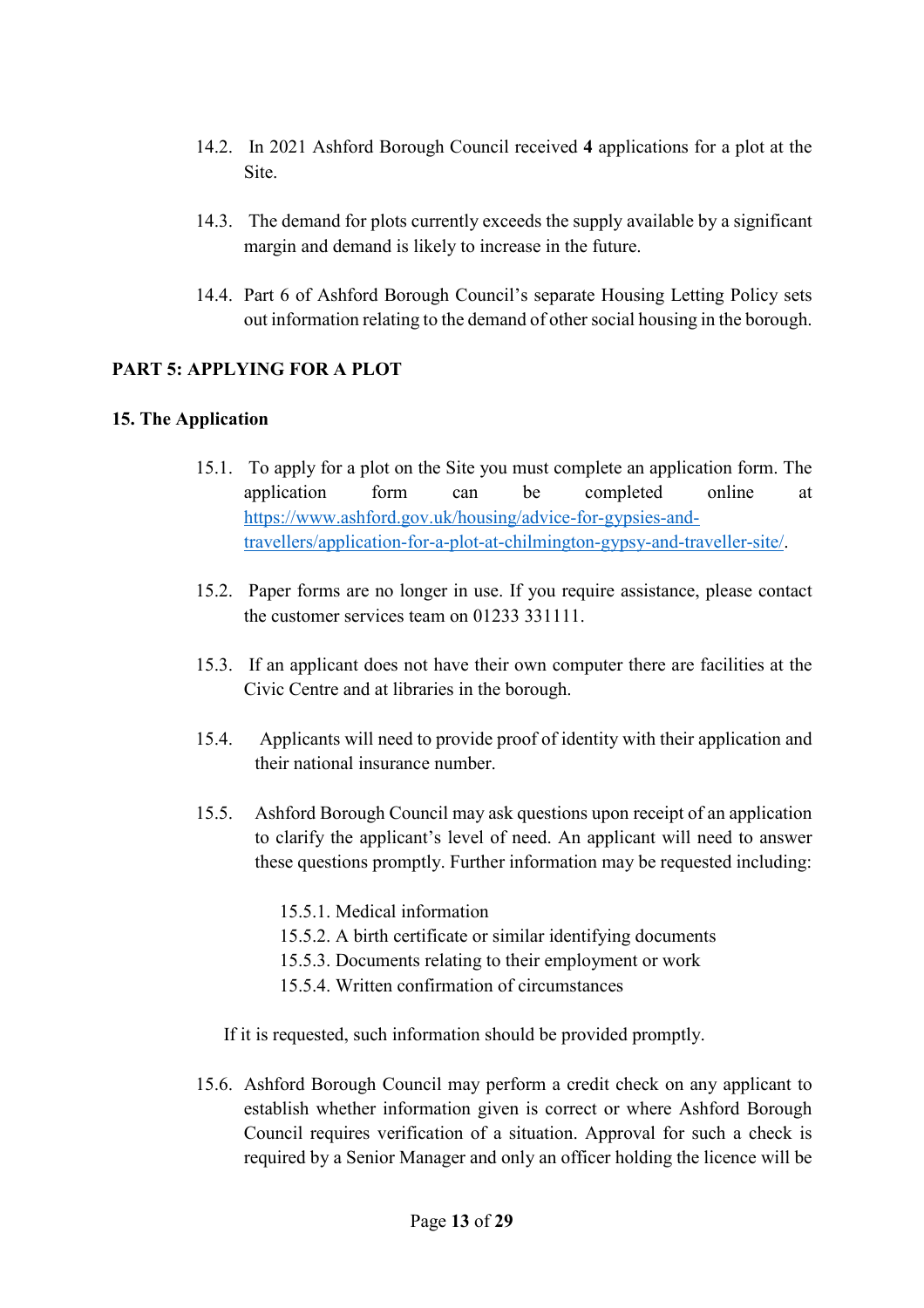authorised to undertake it. Each credit check will be recorded using the appropriate form.

- 15.7. In making the application the applicant will give specific authorisation for:
	- 15.7.1. Ashford Borough Council to share the applicant's information with other agencies and social housing providers including the Gypsy Unit and Kent County Council.
	- 15.7.2. Ashford Borough Council to make enquiries about the applicant of previous landlords, or relevant agencies including the police.
- 15.8. Any person may obtain advice with regard to their individual prospects of being allocated a plot before submitting the application. This is available via telephone at 01233 331111.

# **16. How Ashford Borough Council will Assess an Application**

- 16.1. Ashford Borough Council operates a bands system to measure each applicant's level of need. All applicants have the right to be told which band they have been allocated to with brief reasons explaining the allocation. The criteria for awarding bands is set out in Part 13 below, however, we may exclude applicants, increase or reduce their priority based on factors set out in Part(s) 7, 9, 10, 11, & 12 below.
- 16.2.Within each band applicants are placed into a priority list which is ordered by the date their current application was received by Ashford Borough Council. Those with the oldest applications are at the top of the list whilst a new applicant will be placed at the bottom.
- 16.3.An application for a plot should be submitted as set out in paragraph 9 above. Ashford Borough Council will then review the application and conduct any necessary investigations (for example by confirming the nature of a disability or a medical condition). Having completed any necessary investigations Ashford Borough Council will issue a decision notice which will inform the applicant which band they have been awarded, the basis for awarding it and how long Ashford Borough Council estimates it may take for the applicant to be offered a plot.
- 16.4. Applicants will not be told what their position is on the priority list within each band, nor what their overall position of priority is in relation to all other applicants.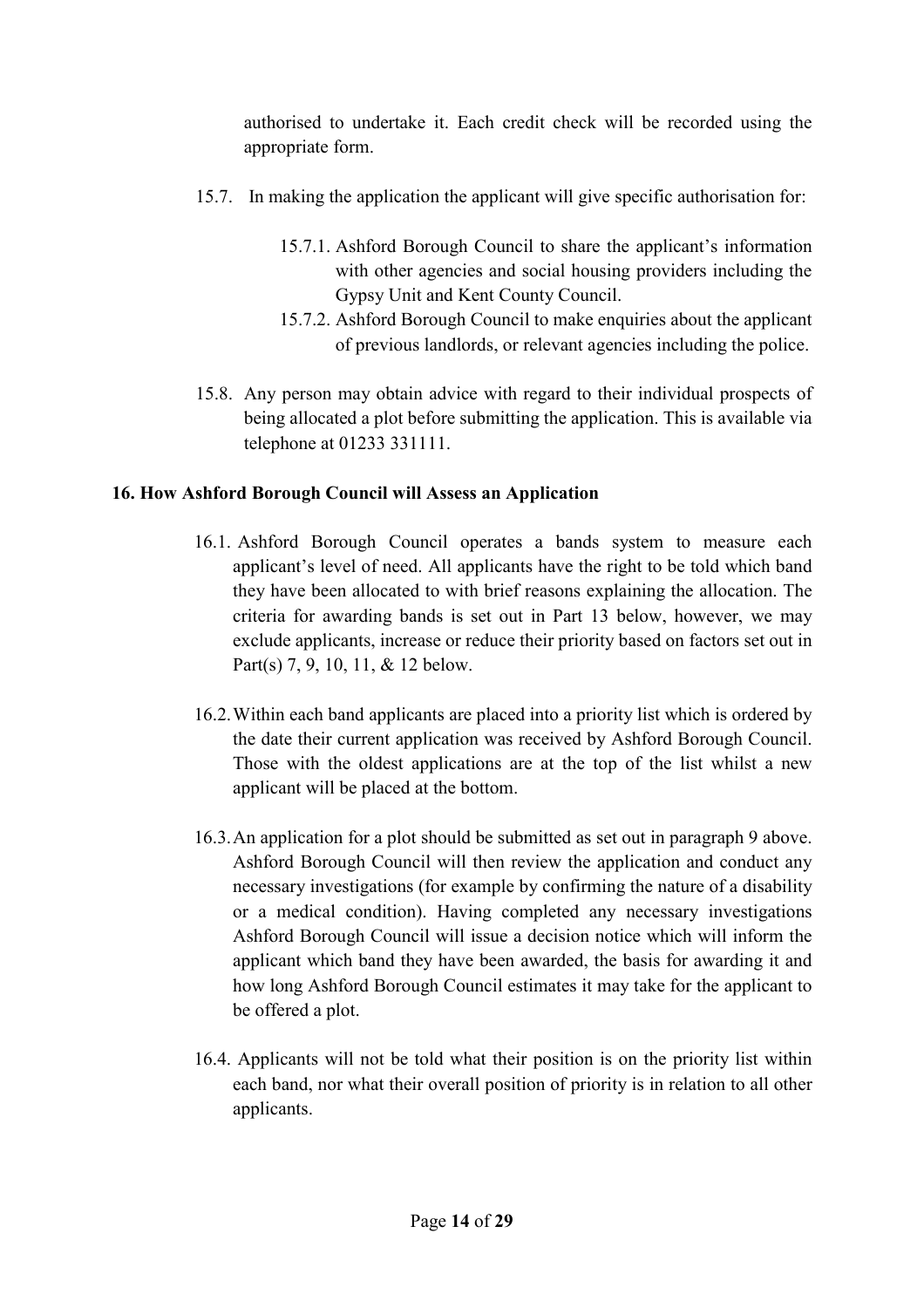- 16.5.If an applicant does not qualify for accommodation or is going to have their priority reduced Ashford Borough Council will send them a decision notice explaining why.
- 16.6.An applicant has the right to ask which facts in their case were taken into account (or not taken into account) when assigning them a band or considering whether to offer them a plot. The decision to include or exclude certain facts (for example to consider criminal convictions or anti-social behaviour, or to exclude a medical diagnosis) can be subject to an appeal using the procedure set out in Part 15.
- 16.7.Because of the significant demand for plots, being in a band or on the priority list (or register) does not guarantee that an applicant will be offered a plot.

# **17. Change(s) of Circumstances**

- 17.1. Where an applicant's circumstances change they should inform Ashford Borough Council immediately. An applicant may submit a new application which will replace (and supersede) their previous application if their circumstances change.
- 17.2. If Ashford Borough Council becomes aware that an applicant's circumstances have changed in a manner which is likely to affect their application for a plot they will (1) contact the applicant to confirm the details of their new circumstances (2) will invite the applicant to submit a new application.

# **18. Annual Review**

- 18.1. Applicants will be asked each year to confirm that the information on their application form is correct and that they want to remain on the register as an applicant for a plot. If applicants do not respond within 28 days their application will be cancelled.
- 18.2. If an applicant's application is cancelled as a result of a failure to reply within 28 days to the request detailed at paragraph 12.1 above then they will have the right to apply to re-instate the application. Such an application must be sent to Ashford Borough Council within 3 months of the cancellation decision, and it must contain an explanation for the failure to respond to the request detailed at paragraph 12.1.

# **19. Applications for Minors**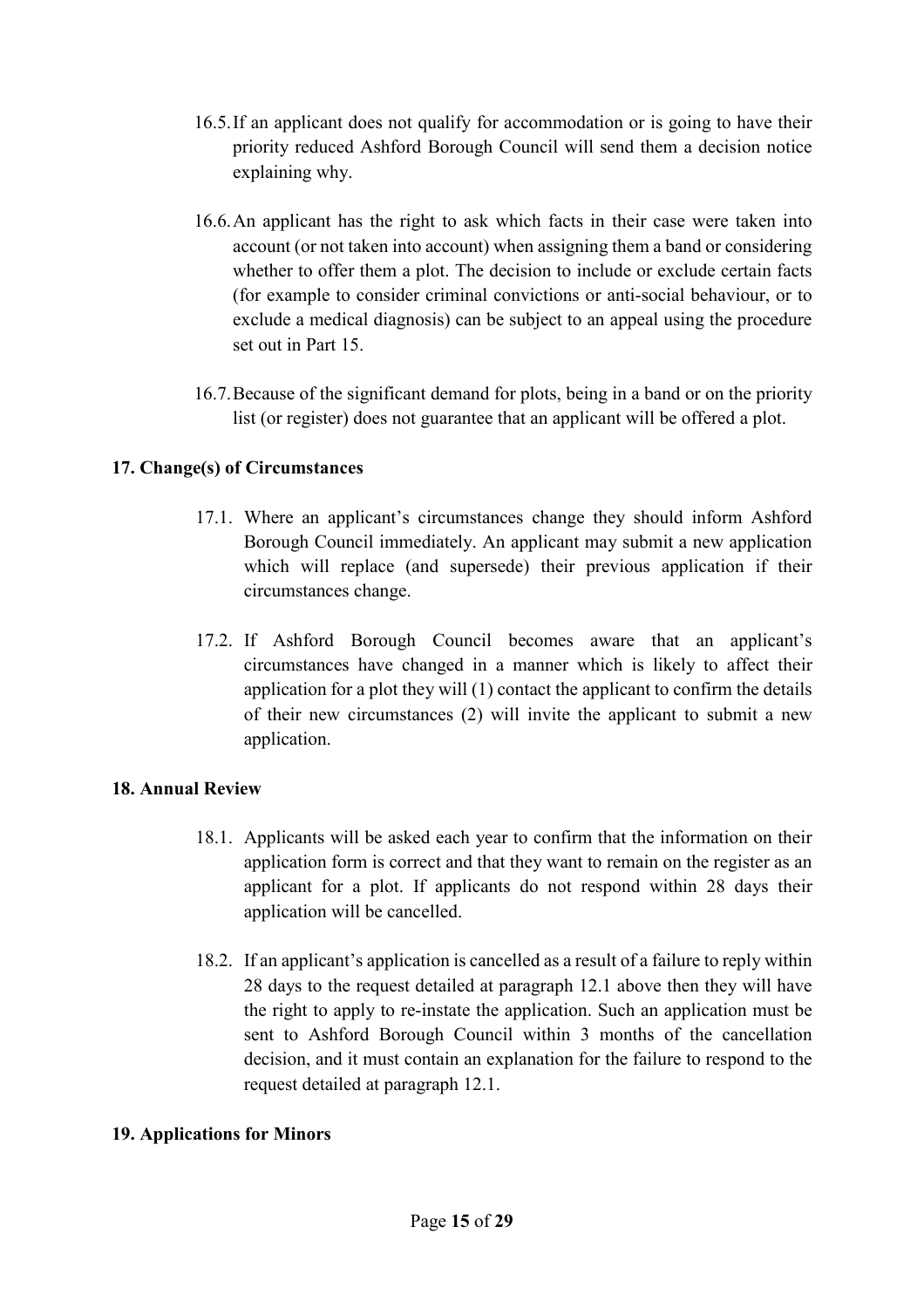- 19.1. Where an applicant is aged between 16 and 18 their application will be kept on hold until they have undergone an assessment that aims to ascertain their ability to sustain a licence agreement and their reasons for applying as a minor.
- 19.2. If the applicant is considered to be able to sustain a licence agreement their application will be activated and processed in the usual way. However, any licence agreement might have to include a responsible adult as a counterparty (at the discretion of Ashford Borough Council) and would be subject to the applicant receiving the appropriate level of support.
- 19.3. If the applicant is assessed as being unable to sustain a licence agreement, their application will be kept on hold until they become 18 years of age. However, where they have a specific need to be re-housed, the applicant will be referred to Social Services for an assessment and for support in exploring their options, which will include referral for supported housing if appropriate.
- 19.4. Any applicant aged under 18 will need to attend an appointment with their parent or guardian to see an officer.

# **20. Receiving an Offer**

- 20.1. Prior to an offer being made an officer will check the applicant's circumstances and ensure all the details given at the time of the application are correct. As part of this check verification documents may need to be supplied within 24 hours of notification of an offer. Notification will be in the form of an email, text and telephone call (or letter if required). If an applicant cannot supply documents within 24 hours, an extension of time may be given at the discretion of Ashford Borough Council (typically a further 24- 48 hours) as long as the applicant has made contact with us and are contactable regarding the issue within that 24 hours.
- 20.2. Failure to supply documents within 24 hours or the agreed timescale will result in withdrawal of the offer.
- 20.3. If the check is satisfactory, a formal offer, in writing will be made to the applicant. If, on making the checks, the applicant is found to no longer be eligible for the plot, no offer will be made.
- 20.4. Once the offer is made the applicant will have a fixed period to accept it. This will be set out in the offer letter.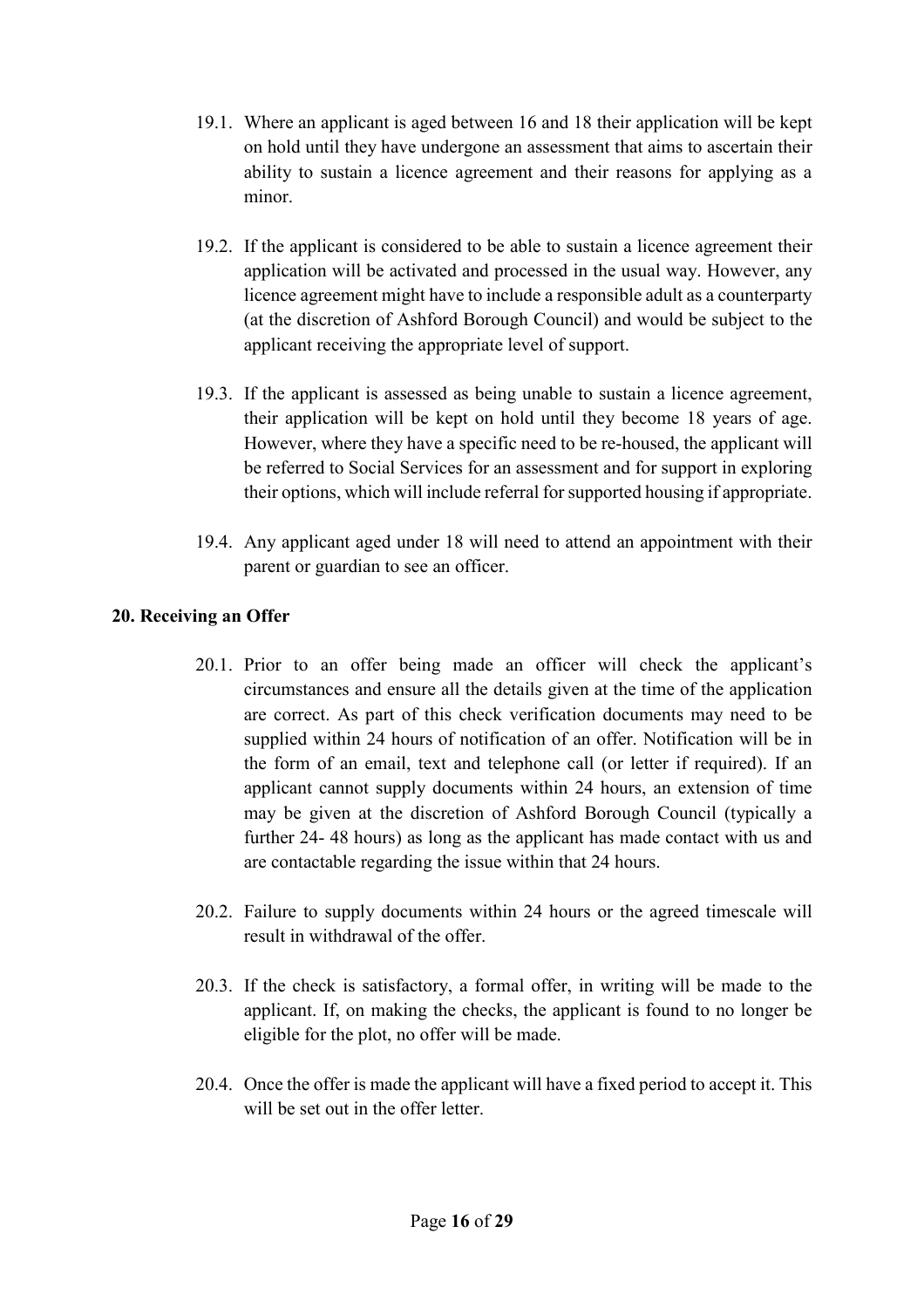- 20.5. The applicant will need to confirm that they wish to accept or reject the offer promptly and in any event within the timescale specified in the offer letter. If they fail to do so the offer may be withdrawn.
- 20.6. If an applicant accepts an offer then an officer will organise a time and date to review and sign the licence agreement and view the plot.
- 20.7. Once the licence agreement is signed and any relevant payments have been organised the applicant will be able to take up occupation of the plot and will become a resident for the duration of their licence agreement.
- 20.8. If an offer is refused, withdrawn or cancelled it will be offered to the next highest priority applicant.
- 20.9. If an applicant owes arrears under a former tenancy with Ashford Borough Council, a former social tenancy or a former licence agreement they will be required to enter into an agreement to make regular payments to discharge those arrears as part of the licence agreement. This applies whether or not a possession order was made in relation to the previous property or plot.

#### **21. Withdrawal of an Offer**

21.1. Ashford Borough Council reserve the right to withdraw an offer prior to a licence agreement being signed. This will only be done in exceptional circumstances where there has been an error or where there is a clear need to prevent the offer from progressing. Applicants will be advised of the reason(s) for the withdrawal of an offer in writing so far as Ashford Borough Council is able to disclose the reasons for the same within the limits of data protection and confidentiality restrictions.

# **PART 7: PRIORITISATION**

# **22. Basic Priorities**

- 22.1. Ashford Borough Council will give priority to:
	- 22.1.1. People who are homeless
	- 22.1.2. People who are occupying unsanitary accommodation or who are overcrowded or living in unsatisfactory conditions
	- 22.1.3. People who need to be allocated a plot on medical or welfare grounds including grounds relating to disability. This includes those who have sustained serious injury, medical condition(s) or disability as a result of service in the Armed Forces.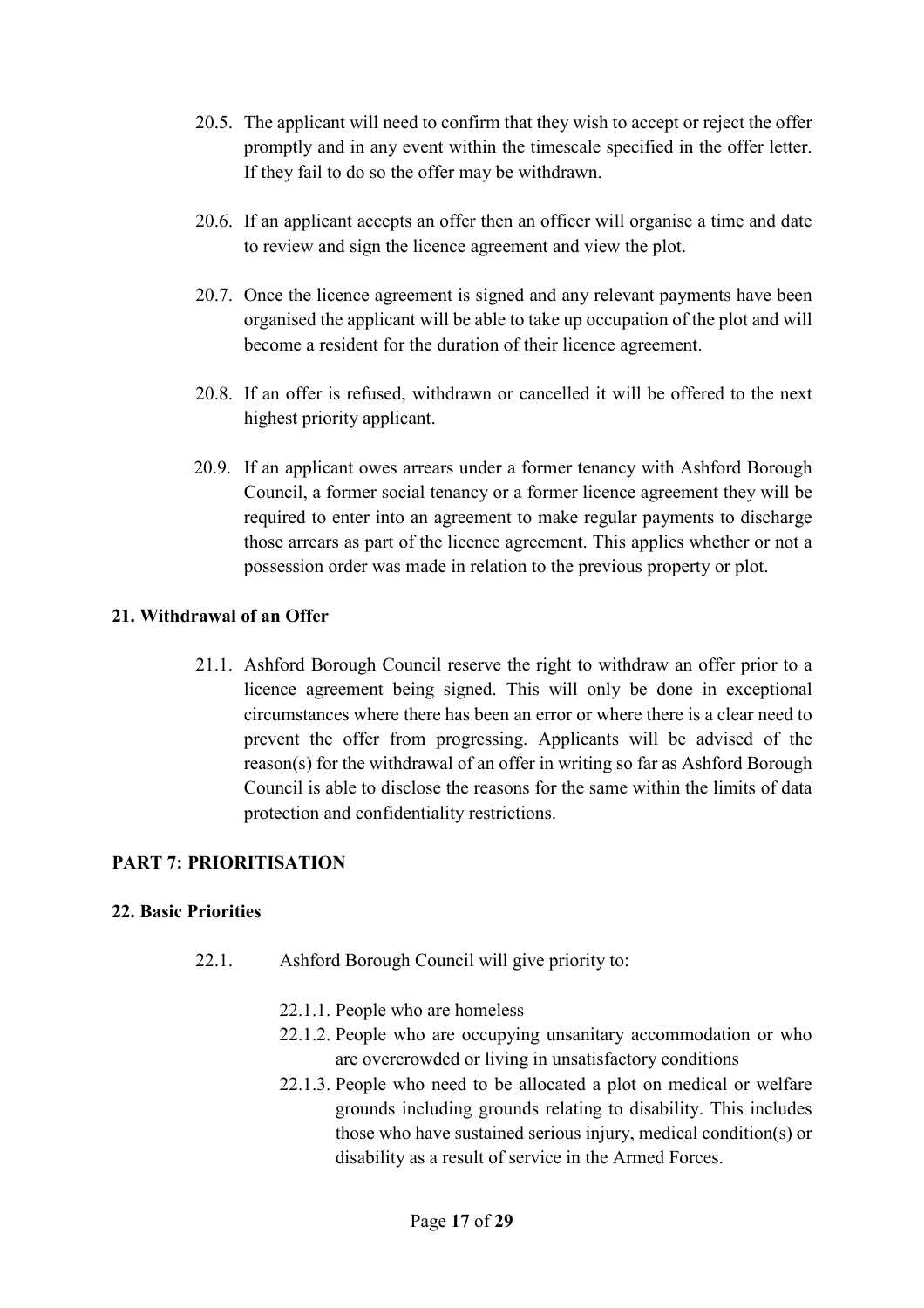22.1.4. People who need to move to a particular locality in the district of the authority, where failure to meet that need would cause hardship (to themselves or to others).

# **23. Eligibility to be Considered**

- 23.1. The plots on the Chilmington and Gypsy & Traveller Site are provided by Ashford Borough Council to meet the particular needs of the gypsy and traveller communities. Members of that community will be prioritised in the allocation of plots and in the absence of a clear urgent need for a plot on the site applicants who are not members of the gypsy or traveller communities will not be considered eligible for a plot.
- 23.2. To otherwise be considered eligible for a plot an applicant:
	- 23.2.1. Must have a housing need
	- 23.2.2. Must be aged 16 years or over
	- 23.2.3. Must be a qualifying person under Section 24 of this policy.
	- 23.2.4. Must not be otherwise ineligible for the allocation of housing accommodation under Section 160ZA of the Housing Act 1996.

# **24. Qualifying Persons**

- 24.1. Ashford Borough Council will determine whether an applicant is a qualifying person upon receipt of their application. If a person is not a qualifying person Ashford Borough Council will refuse the application. If an applicant's circumstances change so that they are no longer a qualifying person once their application is in progress then Ashford Borough Council will cancel the application.
- 24.2. An applicant will not be deemed to be a qualifying person if they or a member of their household has previously engaged in unacceptable behaviour. In considering whether any behaviour has been unacceptable and whether any unacceptable behaviour should be taken into account Ashford Borough Council will have regard to all the circumstances of a particular case and, in particular, the following:
	- 24.2.1. Any ongoing criminal proceedings or police investigations and any criminal convictions.
	- 24.2.2. Any anti-social behaviour orders, civil orders or any proceedings for the same.
	- 24.2.3. Any court orders for possession or pending proceedings for possession.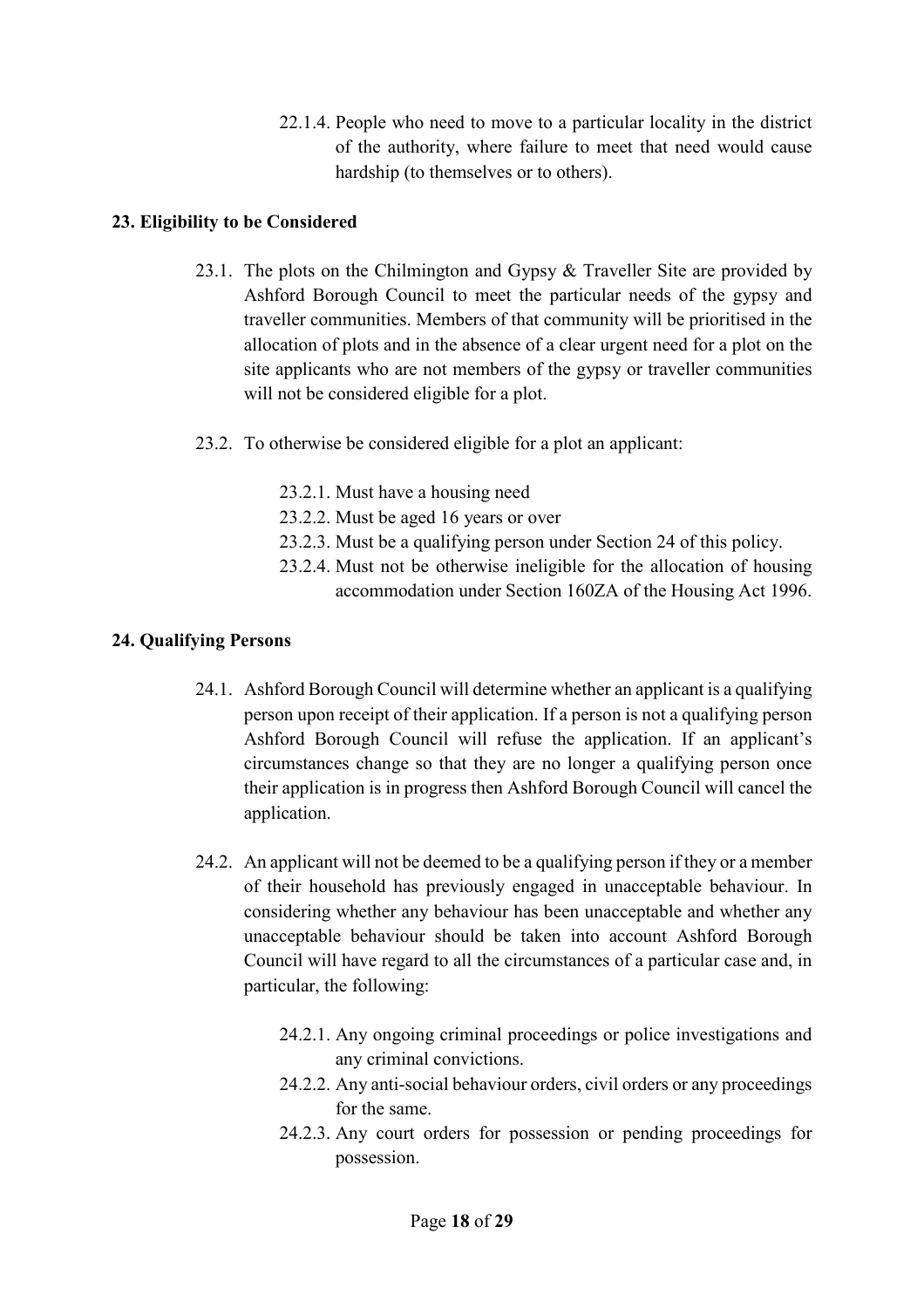- 24.2.4. Any domestic concerns of violence or abuse including domestic violence or abuse.
- 24.2.5. Any other relevant matters including but not limited to (1) an attempt to obtain a plot by giving false information (2) any history or assault(s), threat(s), harassment or anti-social behaviour of any type (3) any conviction of financially defrauding a local authority.
- 24.3. Where an applicant is considered to **not** be a qualifying person they will be informed in writing of that decision and will have the opportunity to appeal the same through the appeal process set out below.
- 24.4. Where there are exceptional circumstances, the local authority may exercise its discretion to allow the applicants application to progress despite their status as a non-qualifying person. It is emphasised that Ashford Borough Council will only exercise this discretion in exceptional circumstances.
- 24.5. Where one member of a household is determined to be non-qualifying the application as a whole may be refused. Such a refusal is at the discretion of the Housing Operations Manager.
- 24.6. An applicant that exceeds the means testing threshold and who do not fall into one of the exceptions will not be considered to be a qualifying person.

# **25. Reduction in Priority**

- 25.1. Applicants who exceed the means testing threshold but who do fall into one of the exceptions will have their priority reduced to Band D unless there is an urgent medical or welfare need which justifies an allocation to Band A.
- 25.2. If an applicant has former arrears from a tenancy of licence agreement, or a debt of any sort to Ashford Borough Council then Ashford Borough Council will register the application but, at its discretion, will (1) allocate it to Band E or (2) suspend it generally until the debt or arrears is reduced to a reasonable level (a reasonable level is normally considered to be £400). In exceptional individual circumstances and where an agreement is in place (or being put in place) to pay the debt or arrears Ashford Borough Council may waive this provision.
- 25.3. An applicant who worsens their own circumstances within the meaning of Section 166A of the Housing Act 1996 may have their priority reduced to Band D at the discretion of Ashford Borough Council. The types of behaviour that will be taken into account include giving up secure accommodation that an applicant had previously been happy to occupy without reasonable cause.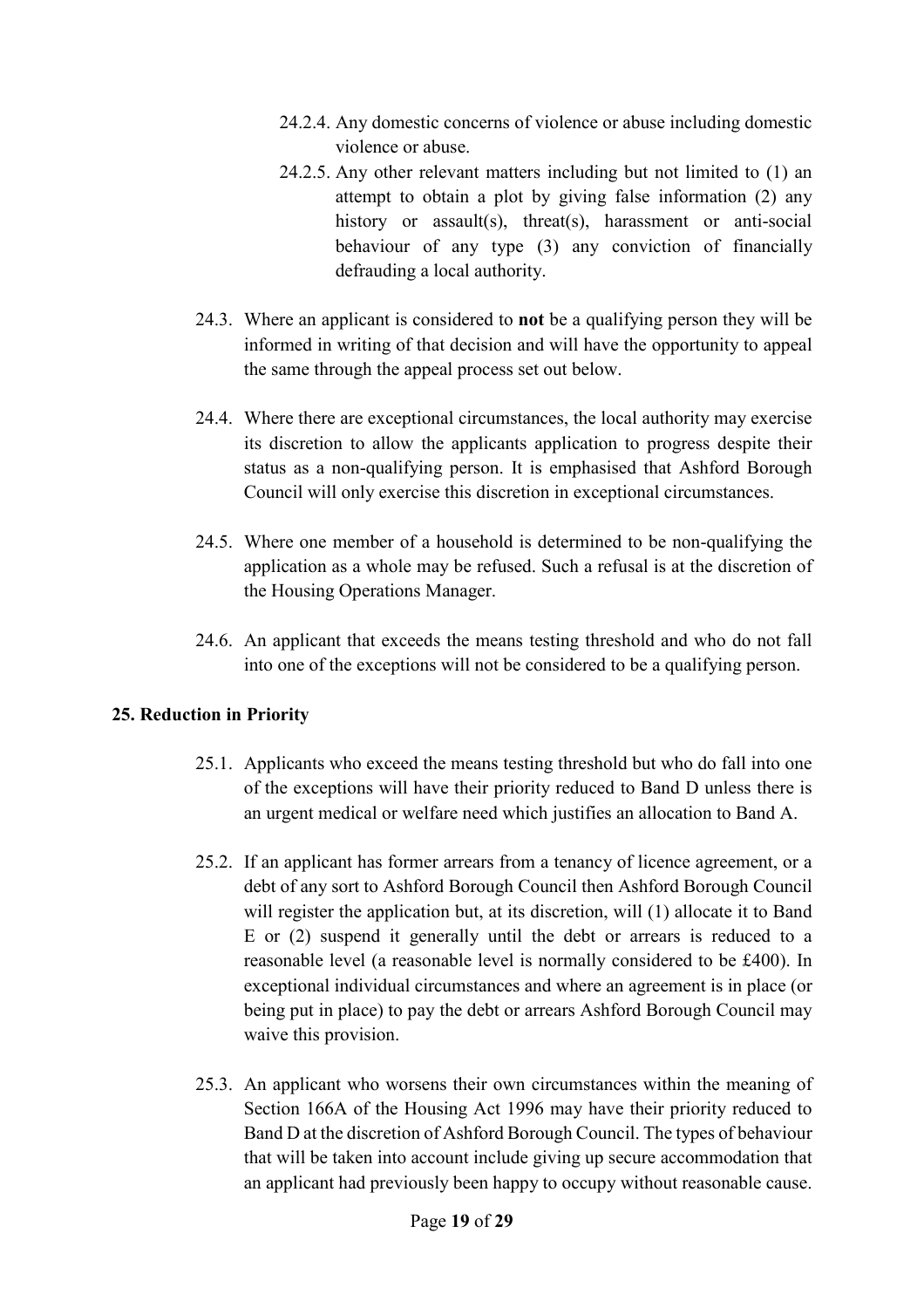25.4. An applicant who is currently suitably housed in secure accommodation will be assigned Band E.

# **PART 8: PROCEDURE REGARDING PRIORITISATION**

# **26. Procedure where an Applicant is not deemed to be a Qualifying Applicant or where an Applicant's Prioritisation is Reduced**

- 26.1. Any decision regarding an applicant's qualification status or a reduction in their priority will be taken by an Officer and will be based on the circumstances at the time of the application, taking account of all the circumstances, for example, the health of the applicant, any dependants or other relevant factors.
- 26.2. A determination of an applicant's suitability to be a licensee will be objective and the decision will be taken with reference to relevant information such as Police or Environmental Services reports or by reviewing landlord's records. An applicant will be notified of any decision in writing.
- 26.3. An applicant who has, in the past, not been deemed a Qualifying Person due to unacceptable behaviour may make a fresh application if they consider their behaviour should no longer be held against them due to changed circumstances. Unless there has been a considerable lapse of time, it will be the applicant's responsibility to show that their circumstances or behaviour have changed. Ashford Borough Council may ask the applicant to provide references from the police or probation services or other relevant third parties.
- 26.4. A person whose priority is reduced will be notified in writing of the decision and the grounds for it and will be advised that they can request a review of the decision. An applicant will also be notified of any steps that Ashford Borough Council will require them to take before a new application might be accepted.
- 26.5. If it is decided that an application will be cancelled, suspended or have its band altered, the applicant will be given notice of this in writing and will be given details of (1) Any conditions of which the council is likely to require to be satisfied in order to reinstate the application or band before the expiry of the period and (2) the applicant's rights to a review of the decision.

# **PART 9: MEANS TESTING**

#### **27. Financial Resources**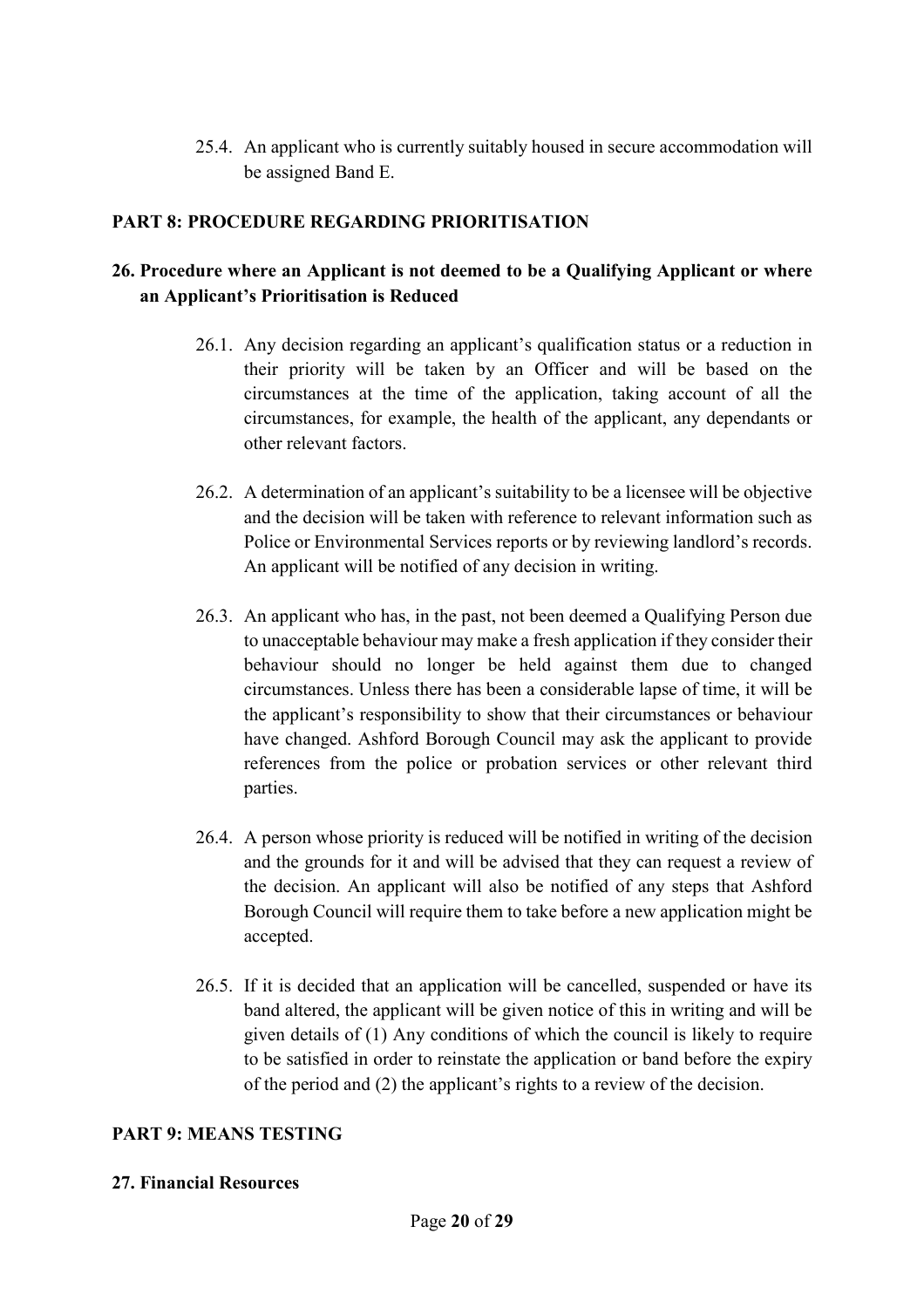- 27.1. Ashford Borough Council will give less priority to applicants who have the financial resources to meet their own needs.
- 27.2. A person **will not** be deemed to be a qualifying person if they meet one of the following criteria:
	- 27.2.1. Their income exceeds **£40,000** per annum gross (including benefits with the exception of Child Benefit, Housing Benefit and Maintenance payments)
	- 27.2.2. Have the means to purchase a suitable plot for a caravan or trailer on the open market.
	- 27.2.3. Have the means to privately rent a suitable plot for a caravan or trailer on the open market for at least one year.
- 27.3. If the applicant owns real property, any equity in any such real property will be considered as part of the assessment.
- 27.4. If an applicant has equity in a property that would enable them to rent a suitable plot for a minimum period of one year they will not be considered a qualifying person.
- 27.5. All of an applicant's financial resources will be considered as part of the assessment including any savings they have.
- 27.6. An applicant will be exempted from the financial resource's provisions in this Section if:
	- 27.6.1. Their financial resources are not immediately available or likely to be available in the near future and/or are controlled by a third party
	- 27.6.2. Where in exceptional circumstances, despite the applicant's financial means, it is not possible for them to source, rent purchase or manage a suitable plot themselves.
- 27.7. Applicants who are over the age of 50 (and so unlikely to qualify for a mortgage) will be deemed to be qualifying applicants but will have their priority reduced.

# **PART 10: HEALTH OR MEDICAL PROBLEMS**

#### **28. Medical or Welfare Priority**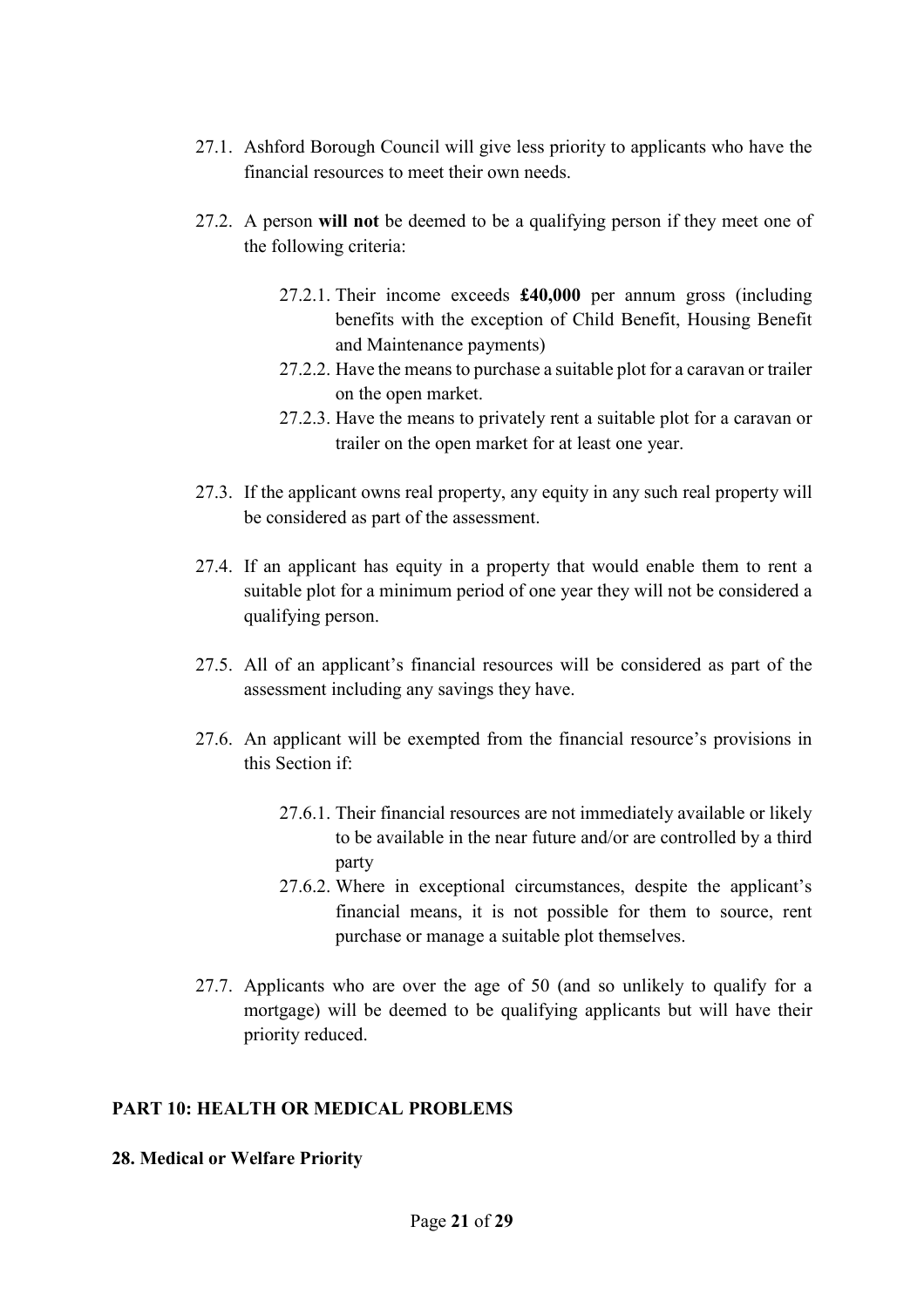- 28.1. Ashford Borough Council will take into account any medical or welfare problem or any disability when assessing an application. Ashford Borough Council may raise the band of any applicant who has a medical condition, disability or welfare need which justifies an increase in priority for a plot.
- 28.2. An applicant who wishes to have a medical need, a disability or a welfare need taken into account when their application is considered should make that clear in the application form. Ashford Borough Council will then ask the applicant to complete a specific medical and welfare form. To confirm matters Ashford Borough Council will, where necessary, and with the applicant's permission, contact their medical practitioner or request that a supporting agency complete a Kent Agency Assessment. If it is appropriate to do so, Ashford Borough Council may also ask the applicant to disclose medical records (for example if a treating doctor is outside of the jurisdiction).
- 28.3. Where other members of an applicant's household who have been named in an application have medical/welfare problems Ashford Borough Council will allocate the application band based on the individual with the highest need.
- 28.4. Where other members of the household have a medical or welfare need but are not named in the application they will not be taken into consideration.
- 28.5. Below are examples of how priority might be awarded:

28.5.1. Band A might be allocated for:

- 28.5.1.1. A life-threatening illness which is made worse by the applicant's current accommodation
- 28.5.1.2. A condition which prevents the applicant from being released from hospital until alternative accommodation is found.
- 28.5.2. Band B might be allocated for:
	- 28.5.2.1. A severe mental health problem which is effected by the applicant's current accommodation
	- 28.5.2.2. Medical conditions which are severely exacerbated by the applicant's current accommodation.
	- 28.5.2.3. A medical or welfare need that would be clearly & significantly improved by the allocation of a plot.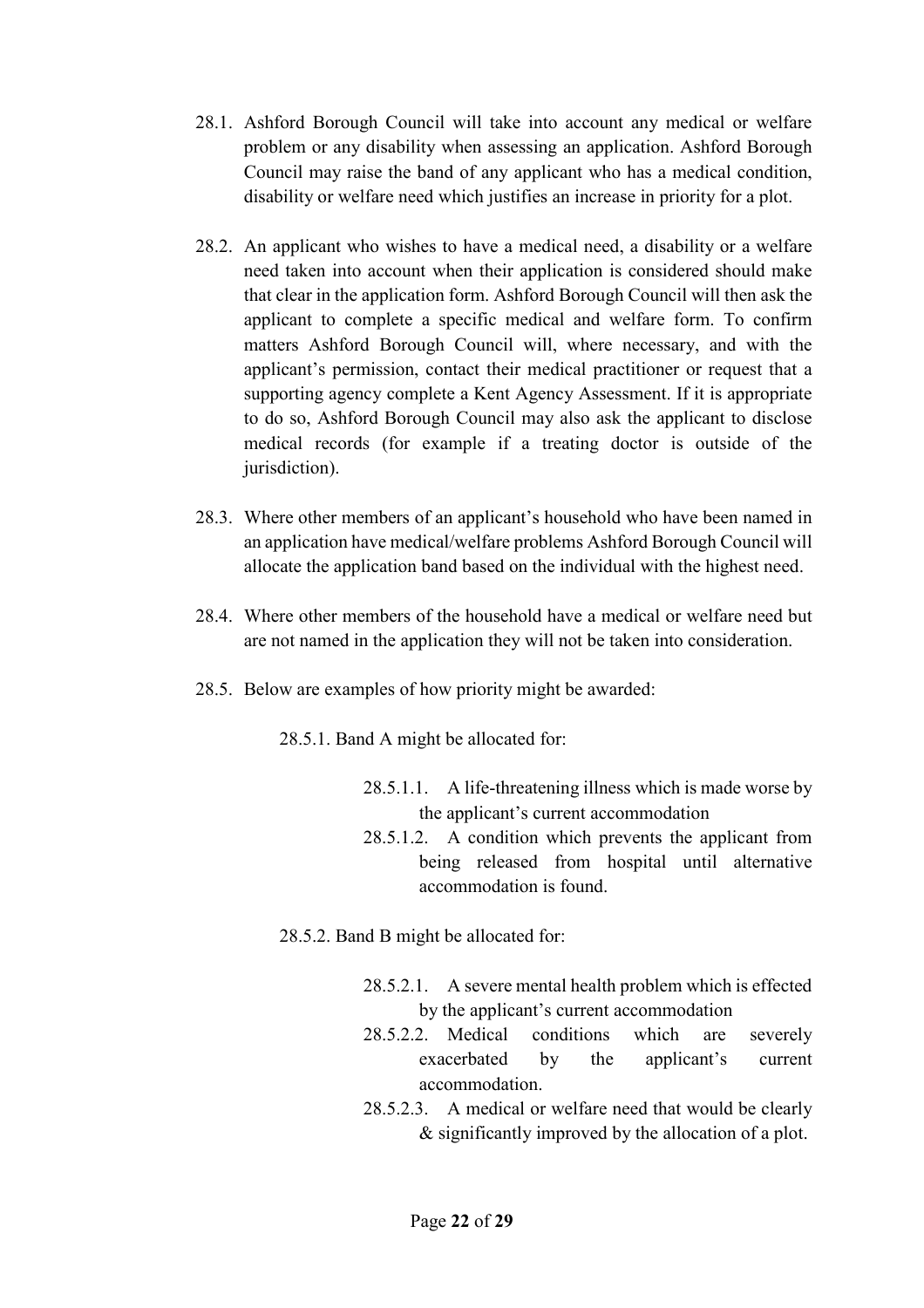- 28.5.3. Band C will usually be allocated for disabilities, medical problems or welfare needs which have a more than minor or trivial impact on the applicant's ability to carry out day to day activities.
- 28.6. Where an applicant has a significant physical disability but applies for a plot Ashford Borough Council will liaise with the applicant and the Occupational Therapy Department at Kent County Council to determine how their needs can best be met. Ashford Borough Council is limited in the adjustments it can make, and assistance it can offer, at the Site for individuals who suffer from significant physical disabilities, and it will take steps to ensure that a plot is a suitable option before allocating a band. If a significant physical disability is causing hardship in an applicant's current accommodation, and the allocation of that hardship might be significantly lessened through the allocation of a plot, then Ashford Borough Council will consider a Band B or C allocation. Before any offer is made to an applicant with a significant physical disability Ashford Borough Council will liaise with an occupational therapist to ensure that the applicants' needs are going to be suitably met at the Site. If adaptations are required then Ashford Borough Council will carry out an assessment as to the nature, extent and cost of any adaptions and a decision will be made about the suitability of the offer.
- 28.7. Ashford Borough Council will regularly review the impact of its policy on applicants and residents with disabilities or medical needs or welfare needs. Where necessary Ashford Borough Council will adjust this policy following any such review to ensure that applicants and residents with disabilities or medical or welfare needs are not discriminated against or disadvantaged.

# **PART 11: SPECIFIC APPLICANT CATEGORIES**

#### **29. Care Leavers**

29.1. Where an applicant applies to Ashford Borough Council for a plot upon leaving care and is aged between 18 and 21 and has been in care for a consecutive period of two years then they will be regarded as a vulnerable applicant and at risk and will be allocated to Band C.

# **30. Applicants in Prison**

30.1. A band cannot be awarded until the day of release and upon confirmation of the applicant's living circumstances. An appointment should be made to see a housing adviser immediately upon release to discuss housing options and to provide a correspondence address.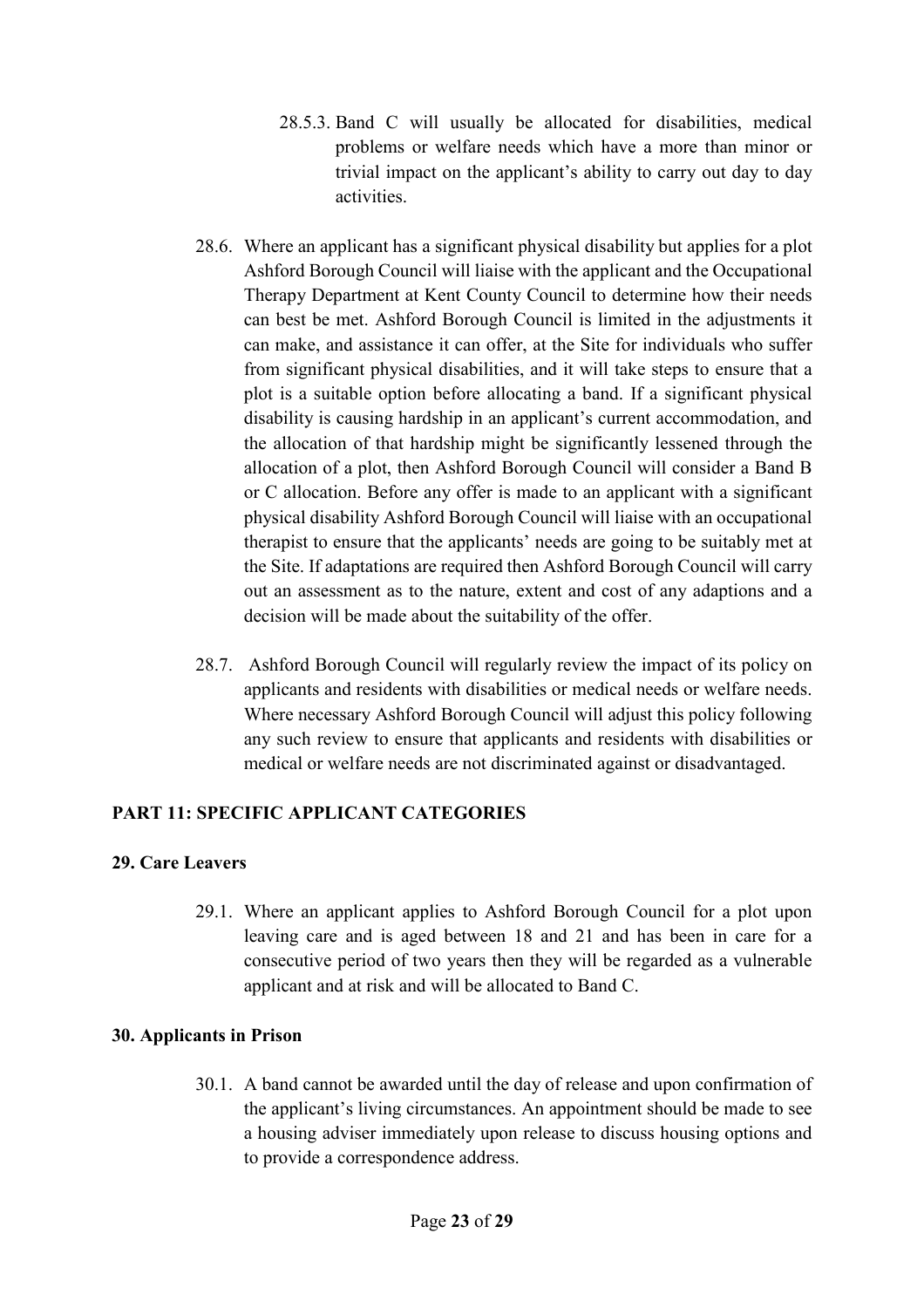# **PART 12: DISCRETIONARY ALLOCATION**

#### **31. Discretionary Allocation**

- 31.1. Ashford Borough Council reserves the right to allocate any applicant to Band A in exceptional circumstances. In very exceptional circumstances only a senior manager or officer may allocate an applicant to Band A. This will be called a **'Discretionary Band A Allocation'**.
- 31.2. The decision to allocate an applicant a Discretionary Band A Allocation will depend on all the circumstances of the case and will be carefully weighed against the impact it will have on other applicants and their priority positions, taking into account, in particular, the medical and welfare needs of any other applicants. Examples of situations which might justify a Discretionary Band A Allocation include:
	- 31.2.1. Serious domestic violence where the victim is a member of the gypsy or traveller communities who is unable to return home and who has no other reasonable accommodation options which suit their lifestyle.
	- 31.2.2. Where an applicant is the victim of a serious incident of crime or disorder in their current locality.
	- 31.2.3. Where a member of the gypsy or traveller communities needs to relocate under the National Witness Mobility Scheme.

# **PART 13: APPLICATION LIST & BANDS SYSTEMS**

**32.** The below table sets out the bands system and the criteria for each band.

#### **BAND A: Urgent Need**

This band includes applicants who:

- (a) Have an urgent medical or welfare need which has been agreed and confirmed in writing with Ashford Borough Council.
- (b) Have been designate Band A under the discretionary allocation procedure set out above.

**BAND B: Serious Need** 

This band includes applicants who do not fall within Band A and who: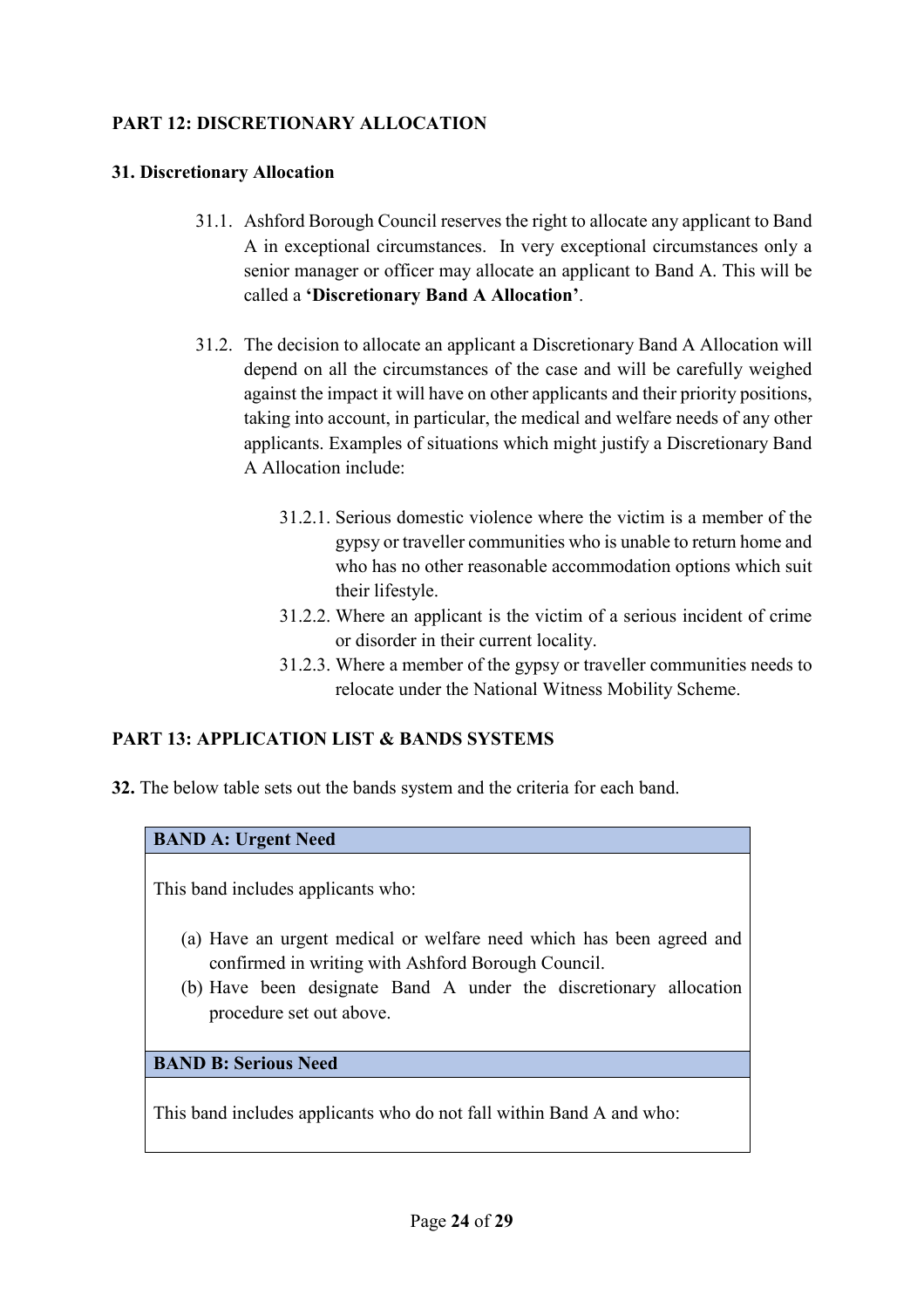- (a) Have significant disabilities or medical/welfare needs which have been agreed and confirmed in writing with Ashford Borough Council.
- (b) Are homeless and have no legal sheltered accommodation.
- (c) Are currently living in accommodation which has significant and serious hazards which cannot be resolved in a reasonable timescale.
- (d) Are currently residing in social accommodation which is suitable for a family and has 2 or more bedrooms.

#### **BAND C:**

This band includes applicants who do not fall within Band A or B above and who:

- (a) Are homeless.
- (b) Are living in overcrowded accommodation
- (c) Are living in accommodation with a significant hazard that cannot be resolved in a reasonable period of time.
- (d) Are currently living in accommodation that lacks basic amenities (for example hot running water, adequate heating or electricity).
- (e) Have a substantial disability or a substantial medical/welfare need.
- (f) Would suffer hardship if they cannot remain in the borough (for example they give or receive care, access specialised medical treatment, or plan to take up a particular employment, education or training opportunity which, if missed, would cause hardship to the applicant).

# **BAND D: General**

All other applicants who do not fall into Band E

# **BAND E: No Priority**

Applicants who do not fall into Band(s) A, B or C and who:

- (a) Meet or exceed the financial threshold
- (b) Are categorised to Band E under this policy, for example as a result of previous anti-social behaviour or illegal activity.

# **33. Band Award Date**

33.1. An applicant's priority date is the date of registration or the date that they entered a higher band. If their band is downgraded at any point, their original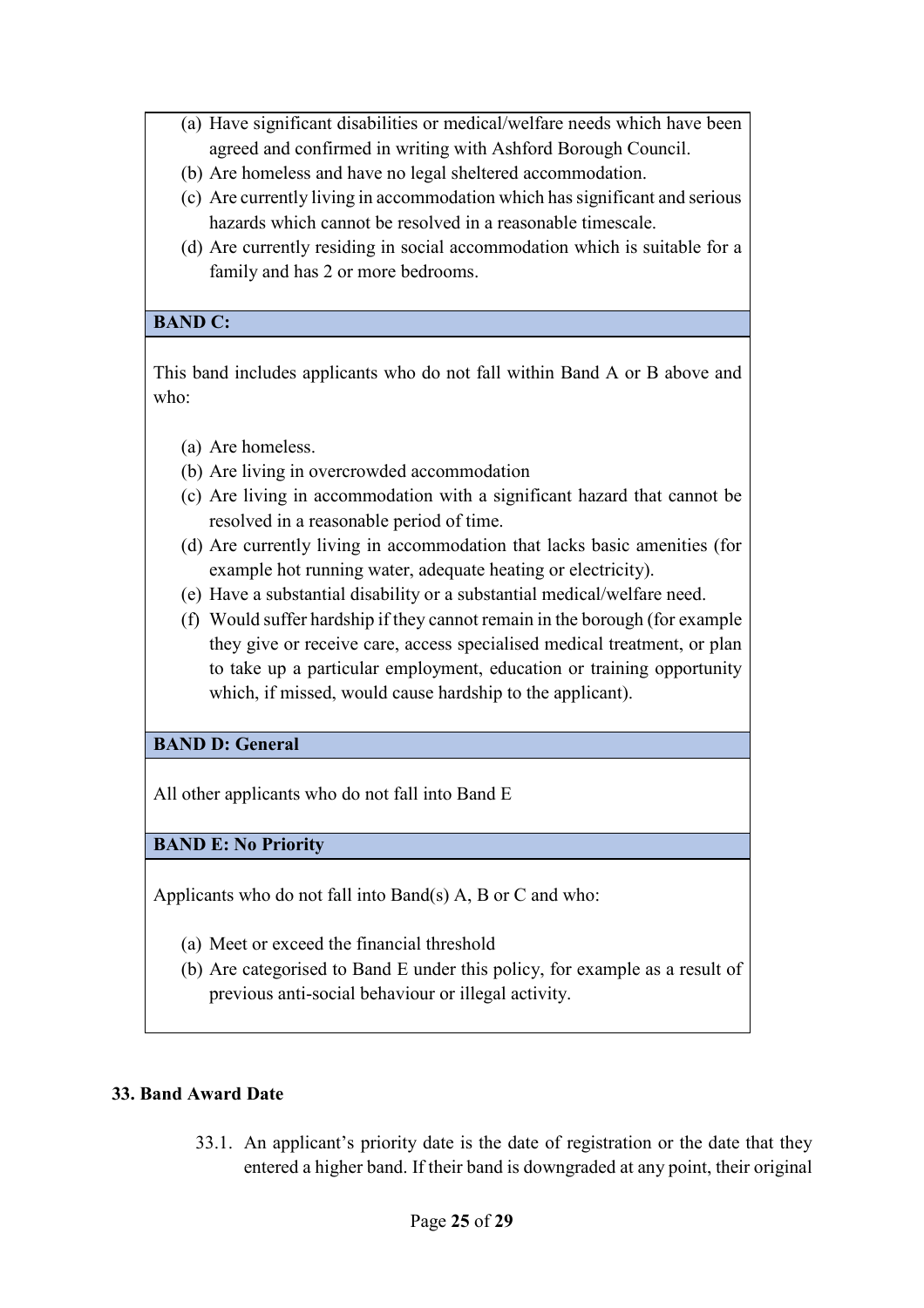application date or band date (if returning to a previously awarded lower band) will be used.

#### **34. Impact Assessment(s)**

34.1. Ashford Borough Council will carry out periodic impact assessments, including an equality impact assessment, to ensure that this policy and the band system does not place any potential applicant or resident at an unreasonable disadvantage and to ensure that the public sector equality duty (as set out in Section 149 of the Equality Act 2010) is being fully complied with.

# **PART 14: INVOLVEMENT OF ELECTED MEMBERS**

#### **35. Elected Members**

35.1. In consideration of legal guidance and best practice Elected Members will not be involved in decisions regarding the allocation of individual properties within the Ashford Borough Council area. This does not prevent a member from seeking or providing information on behalf of their constituents. Elected members remain responsible for determining allocation policies and monitoring their implementation. The regulations do not affect elected members being involved in policy decisions that affect the generality of a ward's accommodation.

# **PART 15: APPEALS**

#### **36. Right of Review**

- 36.1. An applicant has a right to request a review of their application if they are dissatisfied with any decision made in relation to their application.
- 36.2. A review application must be made to Ashford Borough Council in writing and marked for the attention of the Legal Department within 21 days of receiving notification of the original decision which will be the subject of the review.
- 36.3. The legal department will transfer the application for a review to the Housing Operations Manager or another officer of equal or greater seniority. That officer will conduct a review of the decision which is the subject of the review application, and the applicant will receive a written decision within 28 days. This decision might (1) uphold the original decision, (2) set aside the original decision entirely and refer the original application back to the allocations team for re-consideration, (3) change the original decision, (4)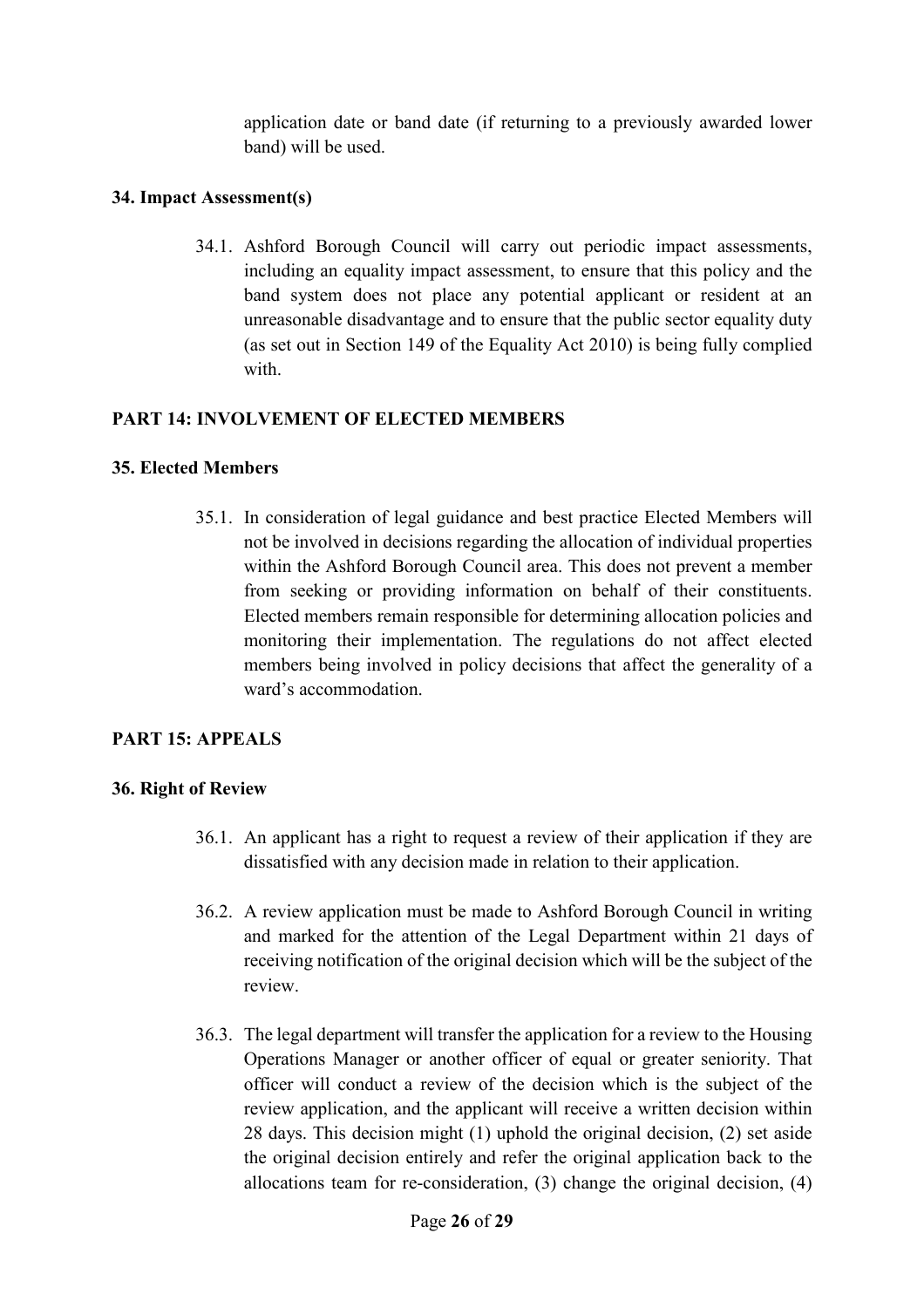take such further action as the reviewing officer considers appropriate in the circumstances.

36.4. If the applicant is dissatisfied with the outcome of the review decision they may apply for a further review to an Appeals Panel of Ashford Borough Council which will be made up of elected members. An application for a second review should be made in writing to Ashford Borough Council and marked for the attention of the Legal Department within 21 days of receipt of the review decision. The request for a second review will be passed to Legal and Democratic Services who will arrange an Appeals Panel Hearing. You will receive written notification of the date of the Appeals Panel giving you at least 7 days' notice. You may attend this hearing and the Appeals Panel will make a final decision in relation to your application.

#### **PART 16: COMPLAINTS**

#### **37. Complaints**

37.1. We aim to provide a high standard of customer care and to treat every application equally. If you don't think we have dealt fairly with you then you are free to ask for an explanation. If you are dissatisfied with our explanation then you can make a formal complaint to:

> The Head of Housing Ashford Borough Council Civic Centre Tannery Lane Ashford, Kent TN23 1PL

Telephone: 01233 330688 Fax: 01233 330425 Email: cbl@ashford.gov.uk

- 37.2. You will receive a written acknowledgment of your complaint within 3 working days. A full response will be sent within 15 working days. If you are not satisfied with the response you have received you may contact the Deputy Chief Executive at the Civic Centre. Further information regarding Ashford Borough Council's complaints procedure is available via our website or from the Council offices.
- 37.3. If you are still not satisfied by our response you may wish to contact one or all of the following agencies for advice: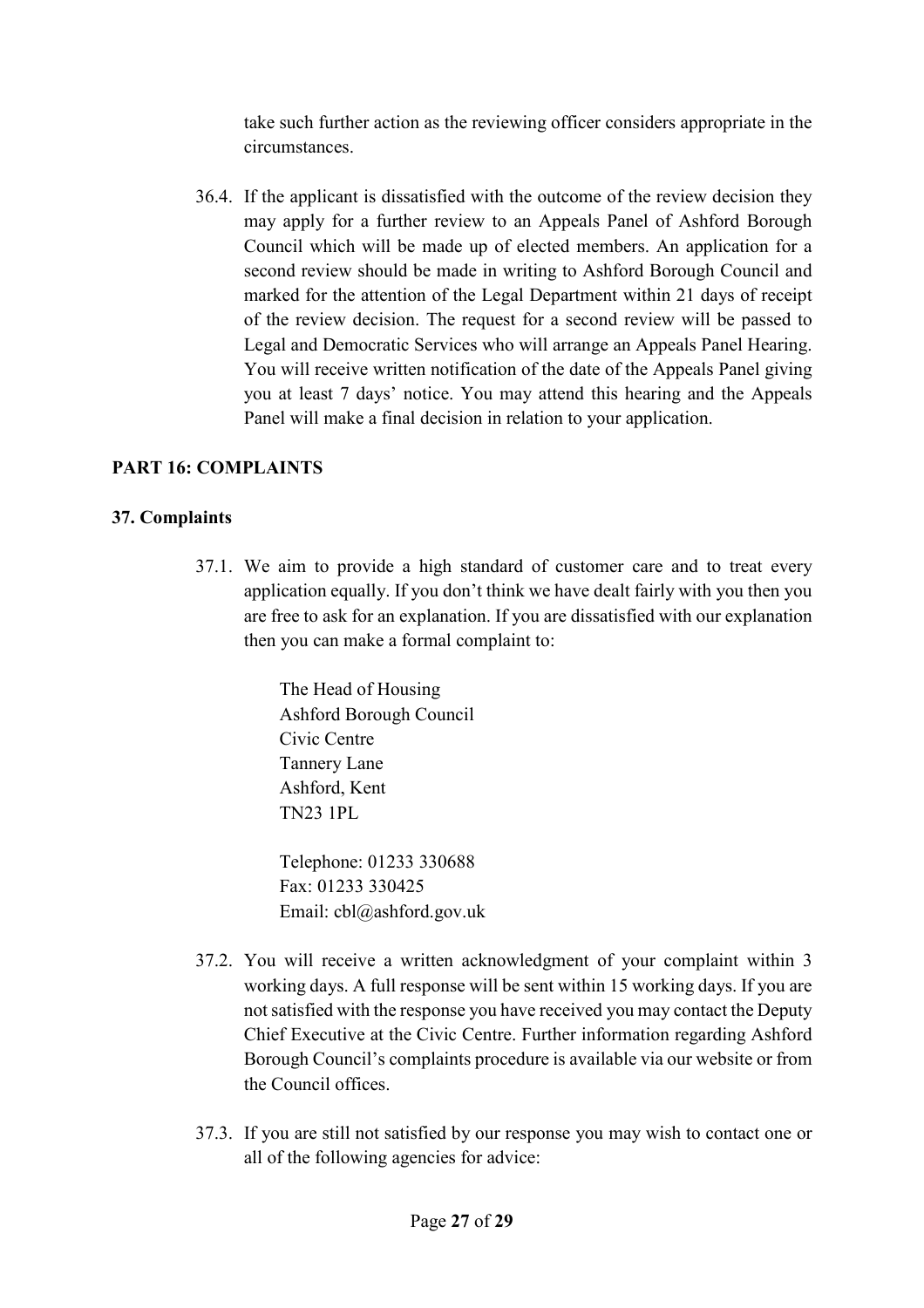Citizens' Advice Bureau Seabrook House Church Road Ashford, Kent TN23 1RD

Telephone: 01233 626185

Your Local Councillor.

If you do not know who your Councillor is, a full list of Councillors is available at the Council Offices – just ask one of our staff members. The list is also available on the Council's website at www.ashford.gov.uk

Shelter www.shelter.org.uk Freephone National Helpline Telephone: 0808 800 4444

Your Member of Parliament. Damian Green MP House of Commons London SW1A 0AA Telephone: 020 7219 3911 Fax: 020 7219 0904 Email: greend@parliament.uk

(As a result of forthcoming changes to the boundary commission, after the next general election, the Member of Parliament for those residing within the Saxon Shore Ward will be different to the rest of the Ashford Borough)

37.4. If you have followed the Councils complaints procedures and are still not satisfied with the response you can also contact the Local Government Ombudsman Advice Team at the following address:

> Local Government Ombudsman, PO Box 4771 Coventry CV4 0EH Advice Line: 0845 602 1983 Email: advice@lgo.org.uk Or you can visit the website: www.lgo.org.uk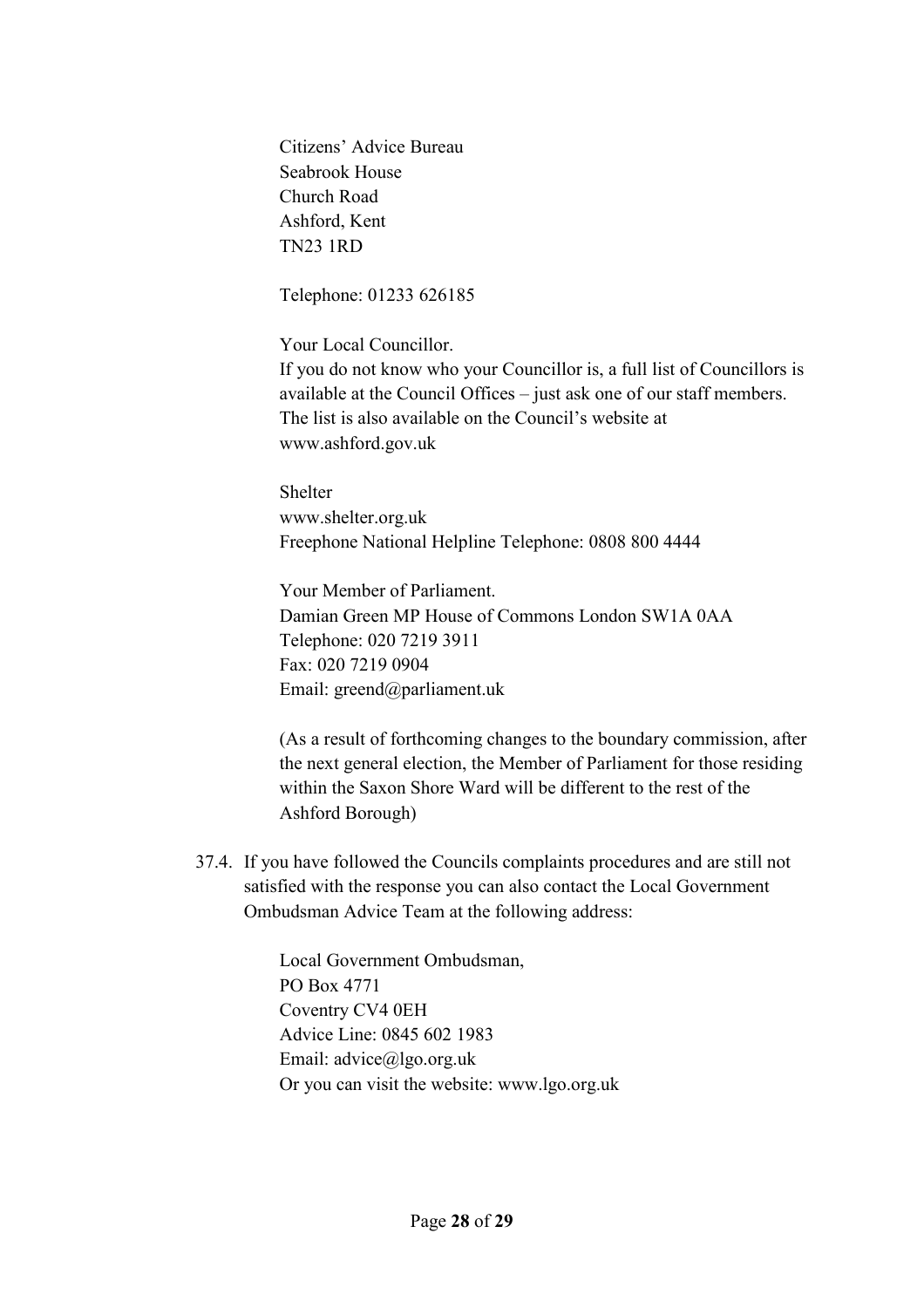# APPENDIX ONE

*Plan of Site*